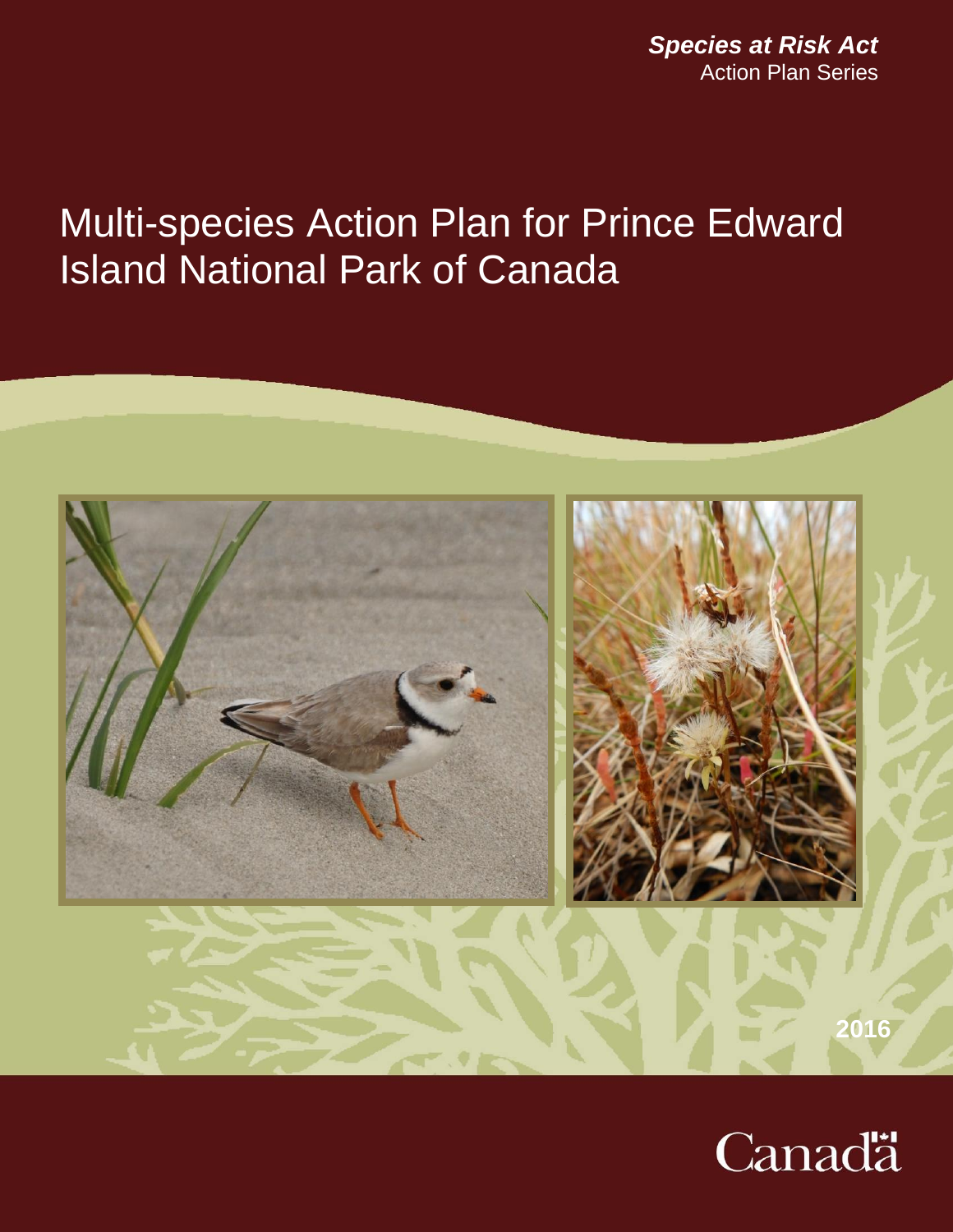#### **Recommended citation:**

Parks Canada Agency. 2016. Multi-species Action Plan for Prince Edward Island National Park. *Species at Risk Act* Action Plan Series. Parks Canada Agency, Ottawa.  $iv + 16$  pp.

For copies of the action plan, or for additional information on species at risk, including COSEWIC Status Reports, residence descriptions, recovery strategies, and other related recovery documents, please visit the **Species at Risk Public Registry**<sup>1</sup>.

**Cover illustrations**: Piping Plover: Darroch Whitaker, Parks Canada © 2013; Gulf of St. Lawrence Aster: Kim Gamble, Parks Canada © 2013

Également disponible en français sous le titre : Plan d'action visant des espèces multiples dans le parc national de l'Île-du-Prince-Édouard du Canada

© Her Majesty the Queen in Right of Canada, represented by the Minister of the Environment and Climate Change, 2016. All rights reserved. ISBN: 978-0-660-05593-0 Catalogue no.: CW69-21/17-2016E-PDF

*Content (excluding the illustrations) may be used without permission, with appropriate credit to the source.* 

 $\overline{a}$ 

<sup>1</sup> http://sararegistry.gc.ca/default.asp?lang=En&n=24F7211B-1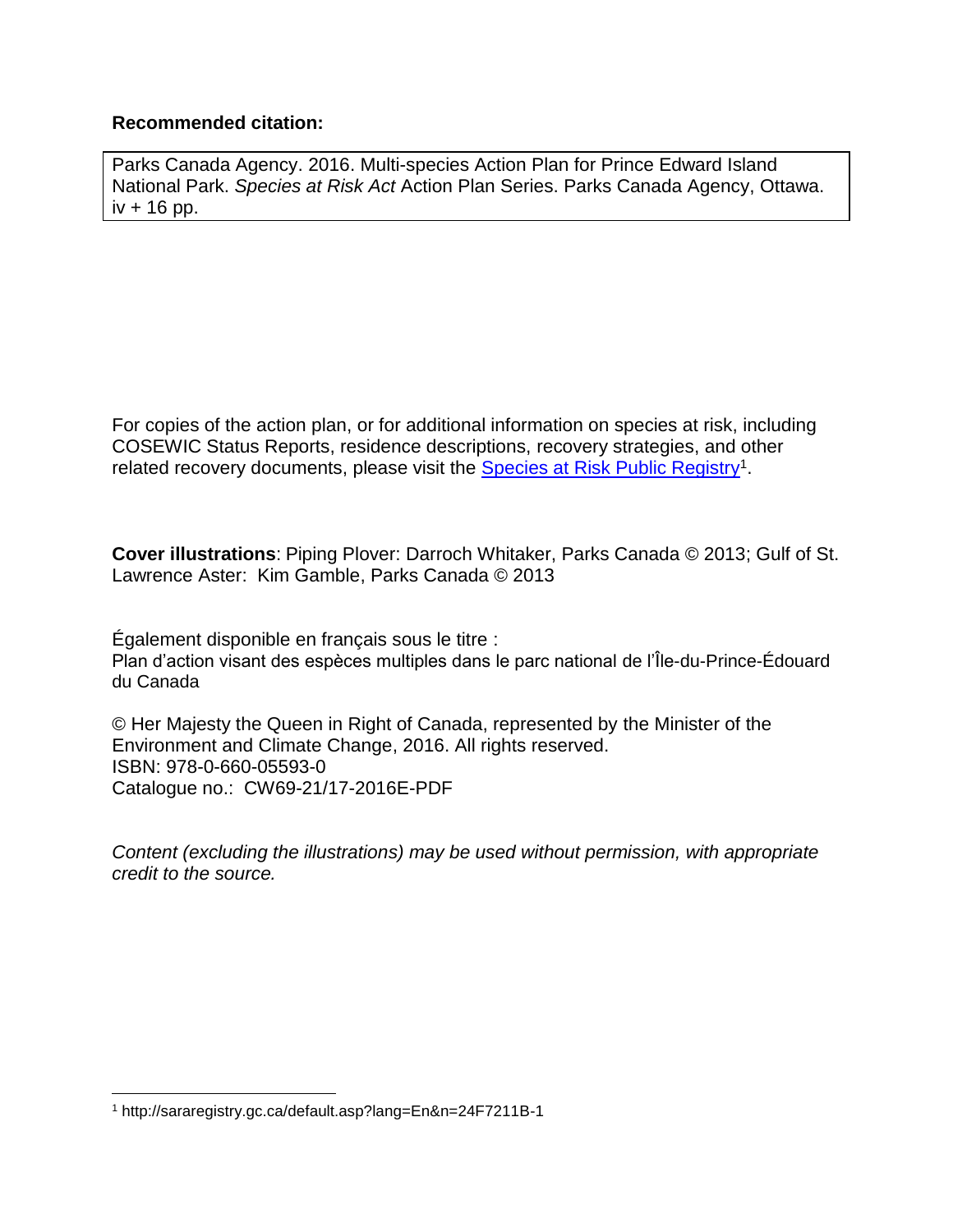### **Approval Statement**

*The Parks Canada Agency led the development of this federal action plan under the* Species at Risk Act. *The relevant Field Unit Superintendent hereby approves this document indicating that the relevant Species at Risk Act requirements related to action plan development have been fulfilled in accordance with the Act.* 

Karen Jans

Approved by:

*Superinten nt Prince Edward Island Field Unit*  **Parks Canada/Agency**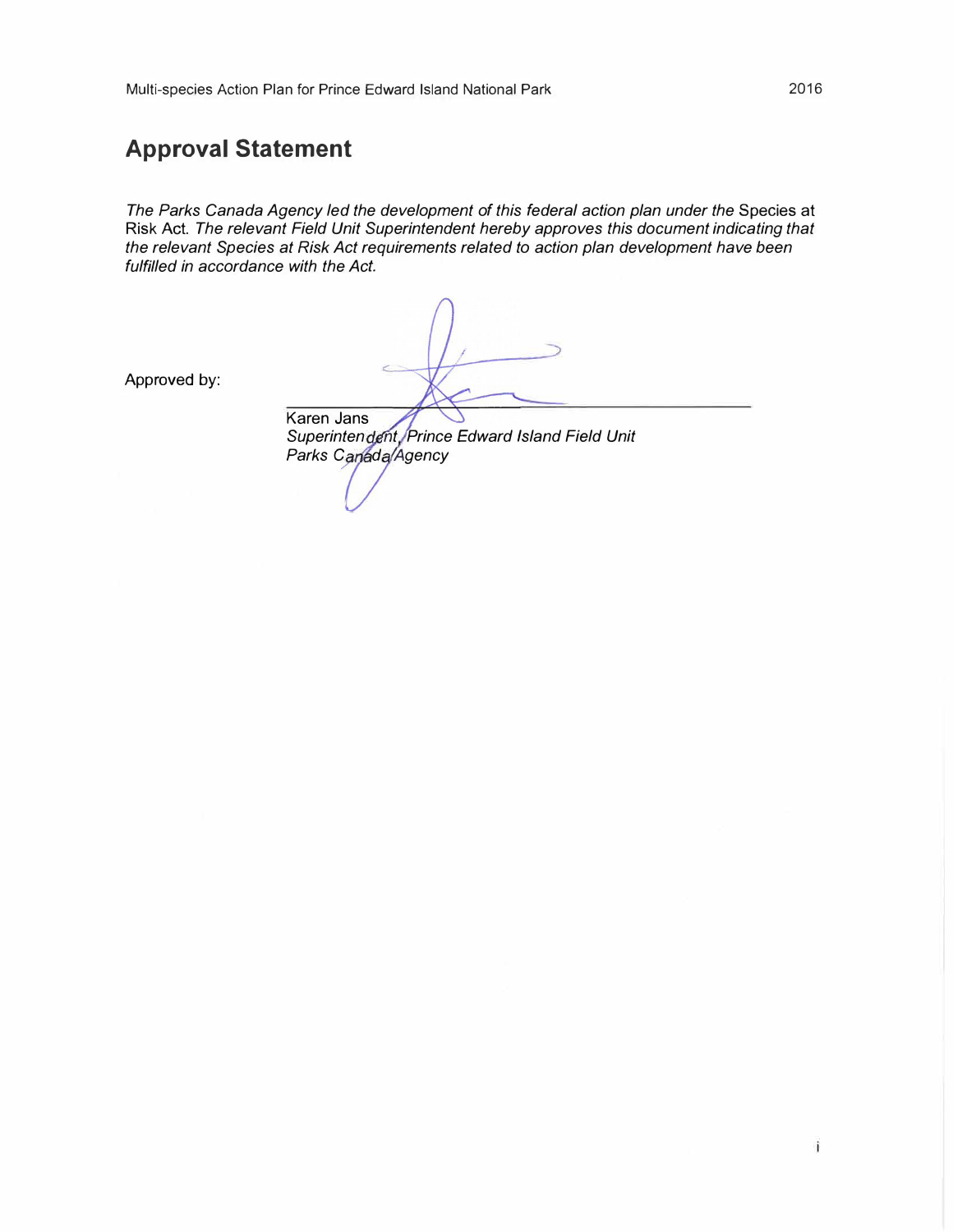# <span id="page-3-0"></span>**Preface**

The federal, provincial, and territorial government signatories under the [Accord for the](http://www.ec.gc.ca/media_archive/press/2001/010919_b_e.htm)  [Protection of Species at Risk \(1996\)](http://www.ec.gc.ca/media_archive/press/2001/010919_b_e.htm)<sup>2</sup> agreed to establish complementary legislation and programs that provide for effective protection of species at risk throughout Canada. Under the *Species at Risk Act* (S.C. 2002, c.29) (SARA), the federal competent ministers are responsible for the preparation of action plans for species listed as Extirpated, Endangered, and Threatened for which recovery has been deemed feasible. They are also required to report on progress five years after the publication of the final document on the Species at Risk Public Registry.

Under SARA, one or more action plan(s) provides the detailed recovery planning that supports the strategic direction set out in the recovery strategy for the species. The plan outlines what needs to be done to achieve the population and distribution objectives (previously referred to as recovery goals and objectives) identified in the recovery strategy, including the measures to be taken to address the threats and monitor the recovery of the species, as well as the proposed measures to protect critical habitat that have been identified for the species. The action plan also includes an evaluation of the socio-economic costs of the action plan and the benefits to be derived from its implementation. The action plan is considered one in a series of documents that are linked and should be taken into consideration together with the COSEWIC status report, the recovery strategy, and other action plans produced for these species.

The Minister responsible for the Parks Canada Agency (the Minister of the Environment and Climate Change) is the competent minister under SARA for the species found in Prince Edward Island National Park (PEINP) and has prepared this action plan to implement the recovery strategies as they apply to the park, as per section 47 of SARA. To the extent possible, it has been prepared in cooperation with Environment and Climate Change Canada, Fisheries and Oceans Canada, the Province of Prince Edward Island, and the Mi'kmaq Confederacy of Prince Edward Island, as per section 48(1) of SARA.

Implementation of this action plan is subject to appropriations, priorities, and budgetary constraints of the participating jurisdictions and organizations.

# <span id="page-3-1"></span>**Acknowledgments**

 $\overline{a}$ 

Thanks are extended to Mr. Randy Angus (Mi'kmaq Confederacy of Prince Edward Island), Jackie Waddell (Island Nature Trust) and Samara Eaton (Environment and Climate Change Canada) for contributing content and perspective to the plan. Parks Canada would also like to acknowledge NatureServe Canada and the Atlantic Canada Conservation Data Centre for providing data and information used in assessing the status of species in PEI National Park.

<sup>2</sup> www.ec.gc.ca/media\_archive/press/2001/010919\_b\_e.htm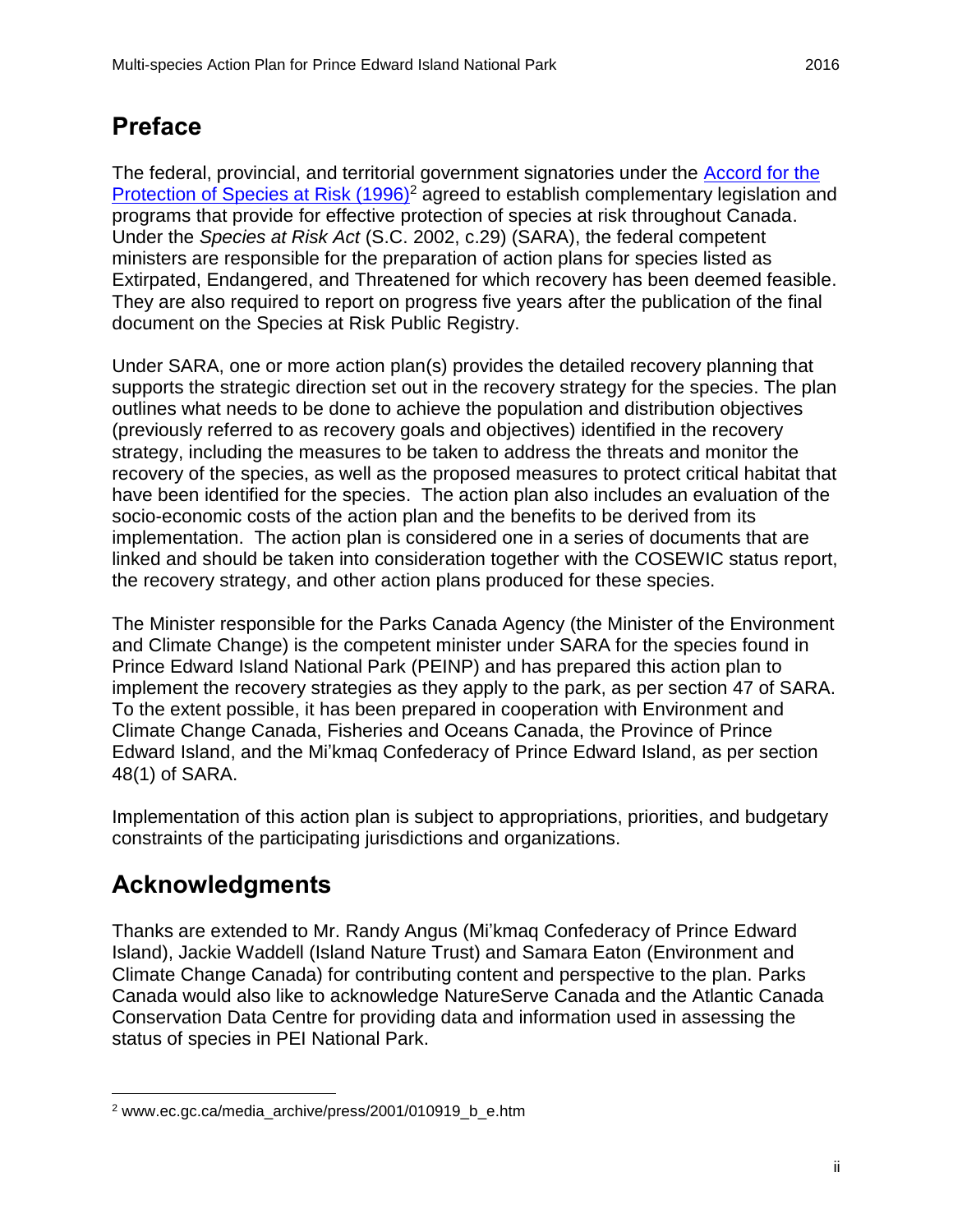# <span id="page-4-0"></span>**Executive Summary**

The *Multi-species Action Plan for Prince Edward Island National Park of Canada* applies to lands and waters occurring within the gazette boundaries of Prince Edward Island National Park (PEINP), as well as Crown lands located adjacent to the park that are owned and administered by Parks Canada, including Greenwich. The plan meets the requirements for action plans set out in the *Species At Risk Act* (SARA s.47) for species requiring an action plan, and that regularly occur in these sites. Measures described in this plan will also provide benefits for other species of conservation concern that regularly occur at PEINP and on associated federal lands.

Where it has been determined that the park can conduct management activities to help recover and/or manage a species, site-specific objectives are identified in this plan and represent the park's contribution to objectives presented in federal recovery strategies and management plans. For those species that have a recovery strategy, the parkspecific objectives represent the Park's contribution to the overall population and distribution objectives. In Canada's national parks, species at risk, their residences, and their habitat are protected by existing regulations and management regimes in national parks, as well as by SARA. Additional activities that will contribute to the survival and recovery of the species in the Park and nearby Parks Canada-administered lands are described in this plan. These activities were identified based on threats and actions outlined in federal and provincial status assessments and recovery documents, as well as knowledge of the status and needs of each species on these lands. Population monitoring measures are also identified for the species for which management actions at the sites can contribute to recovery.

Critical habitat in PEINP was identified in the Recovery Strategies for Piping Plover and Gulf of St. Lawrence Aster, and Parks Canada has legally protected these parcels of critical habitat. No new information exists to identify additional critical habitat in this action plan. Measures to protect critical habitat in the Park are presented in this action plan.

Measures proposed in this action plan will have limited socio-economic impact and place no restrictions on land use outside of the Parks Canada-administered lands addressed in this plan. Direct costs of implementing this action plan will be borne by Parks Canada. Indirect costs are expected to be minimal, while benefits will include positive impacts on park ecological integrity, enhanced visitor opportunities, greater awareness and appreciation of the value of biodiversity to Canadians, and opportunities for engagement of local communities and Indigenous groups.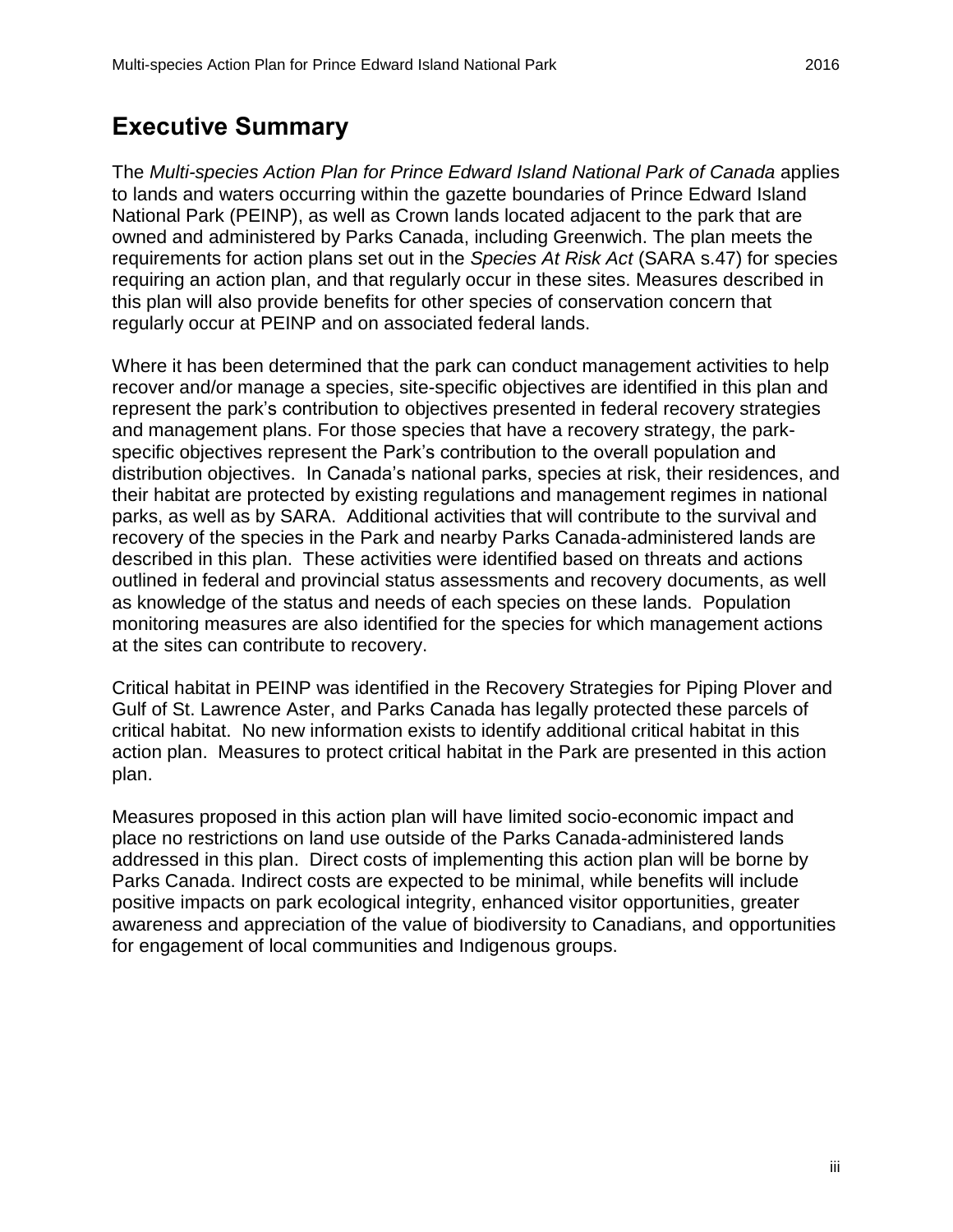# **Table of Contents**

| 4. Critical Habitat                                                                     |  |
|-----------------------------------------------------------------------------------------|--|
|                                                                                         |  |
|                                                                                         |  |
|                                                                                         |  |
|                                                                                         |  |
|                                                                                         |  |
|                                                                                         |  |
| Appendix A: Species information, objectives and monitoring plans for species at risk in |  |
|                                                                                         |  |
|                                                                                         |  |
|                                                                                         |  |
| Appendix D: Outreach, education and visitor experience measures related to species at   |  |
| risk in PEINP                                                                           |  |
|                                                                                         |  |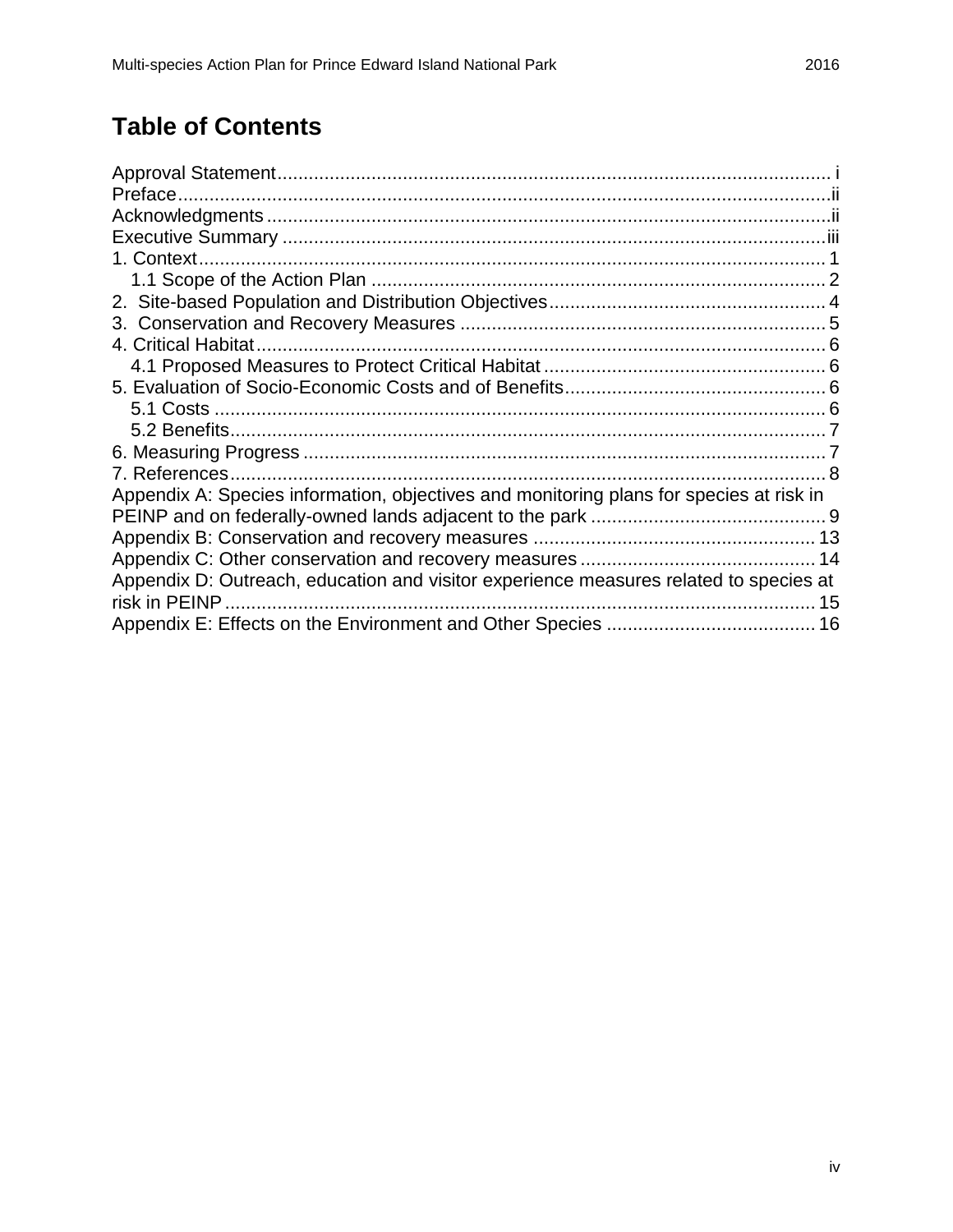### <span id="page-6-0"></span>**1. Context**

Prince Edward Island National Park of Canada (hereafter PEINP, or the Park) was established in 1937 and protects approximately 16.1 km<sup>2</sup> of coastal, freshwater, forest and wetland ecosystems along Prince Edward Island's north coast (Figure 1). Parks Canada's Prince Edward Island Field Unit also administers an additional 18.8 km<sup>2</sup> of adjacent Crown lands, which have been purchased opportunistically since the 1950's as a strategy to buffer the park against intensive land development.

The Park was established to protect representative examples of the Appalachian - Maritime Plain natural region. It is characterized by low-lying lands with rich estuaries, Acadian Region mixed forests, barrier islands, sand dunes and sandstone cliffs. Historically, forests on Prince Edward Island (PEI) were dominated by American Beech, Yellow Birch, Sugar Maple, Red and Black Spruce, Eastern Hemlock and White Pine. The island's original forests have long since been cleared by settlers for lumber and related wood products and to make way for agriculture. As a result, contemporary forests, which cover 35% of the Park, are largely dominated by mature, earlysuccessional White Spruce, Balsam Fir and White Birch forests. The coastal ecosystem (above high-tide) comprises 40% of the Park, and the remaining 25% of the Park is made up of wetland (5%) and freshwater (4%) ecosystems. Developed lands and park infrastructure occupy the remaining land area (16%).

Maintenance and restoration of ecological integrity is the first priority of national parks (*Canada National Parks Act* (CNPA) s.8 (2)). Species at risk, their residences, and their habitat are therefore protected in Canada's national parks and national historic sites by existing park regulations and management regimes, as well as by the *Species at Risk Act (*SARA). On adjacent federally-owned Crown lands, protection is accomplished by existing management practices and by SARA. In addition, SARA prohibitions protecting individuals and residences apply automatically when a species is listed, and all critical habitat in national parks and national historic sites must be legally protected within 180 days of being identified.

Recovery measures for species at risk will be integrated within the framework of Parks Canada's ongoing ecological integrity programs. National parks maintain comprehensive, scientifically rigorous ecological integrity monitoring and restoration programs that are organized according to the major ecosystems present in the Park. The recovery measures described in this action plan are therefore organized in the same manner. Parks Canada's ecological integrity programs make contributions to the recovery of species at risk by providing inventory and monitoring data, and through the implementation of habitat restoration projects and other conservation action on the ground. The species-directed measures outlined in this plan will in turn contribute to maintaining and improving the ecological integrity of PEINP by improving the conservation status of native species and their habitat. Species at risk information will also be integrated into the Park's comprehensive visitor experience, prevention and compliance, education and outreach programs, helping to improve awareness, appreciation, and support for recovery efforts in the Park and beyond.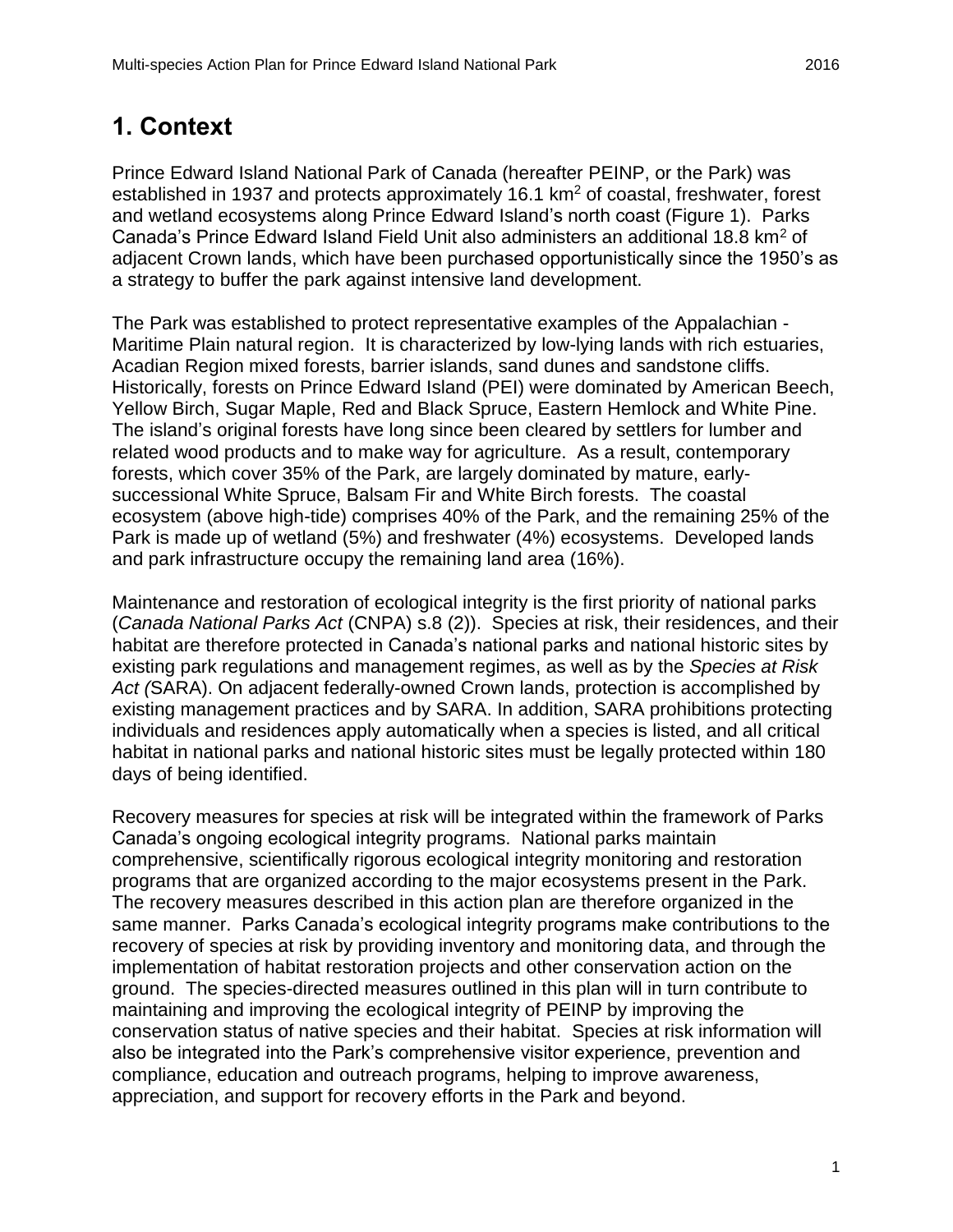Federally-owned Crown land occurs proximate to the park boundary, but the largest areas are found in Cavendish and Greenwich (Figure 1). In Cavendish, just over 450 hectares of Crown land are operated under licensed agricultural lease agreements. Smaller parcels of acquired properties have been generally naturalized, exposed to natural restoration and managed in a manner similar to lands within the Park itself.

A number of federal and provincial recovery strategies and plans, management plans, and action plans have been prepared for species considered in this action plan. Along with status assessments, those documents provide guidance for the recovery of individual species, including strategic directions, recovery objectives, critical habitat, and threats. This action plan was developed and will be implemented in a manner that is consistent with those recovery documents, and should be viewed as part of this body of linked strategies and plans.

#### <span id="page-7-0"></span>**1.1 Scope of the Action Plan**

The geographic scope of this action plan includes all lands and waters within the boundary of PEINP, as described in Schedule 1 of the CNPA, as well as 41 parcels of federally-owned Crown lands adjacent to the Park that are administered by Parks Canada, including Greenwich, Brackley, Dalvay and Cavendish areas totaling 18.8 km<sup>2</sup> (Figure 1). This multi-species action plan has been written specifically for these federally-owned lands because the Parks Canada Agency (PCA) is legally responsible for species at risk on Parks Canada administered lands, has the ability to take direct conservation action, and deals with different threats, legislation, and management priorities.

This action plan addresses SARA-listed species that regularly occur on Parkadministered lands, and which require an action plan under SARA (s.47), as well as other species of conservation concern (Table 1). This approach both responds to the legislated requirements of the SARA and provides the Parks Canada Agency with a comprehensive plan for species conservation and recovery at these sites. The plan will be amended as required to meet SARA requirements for action planning.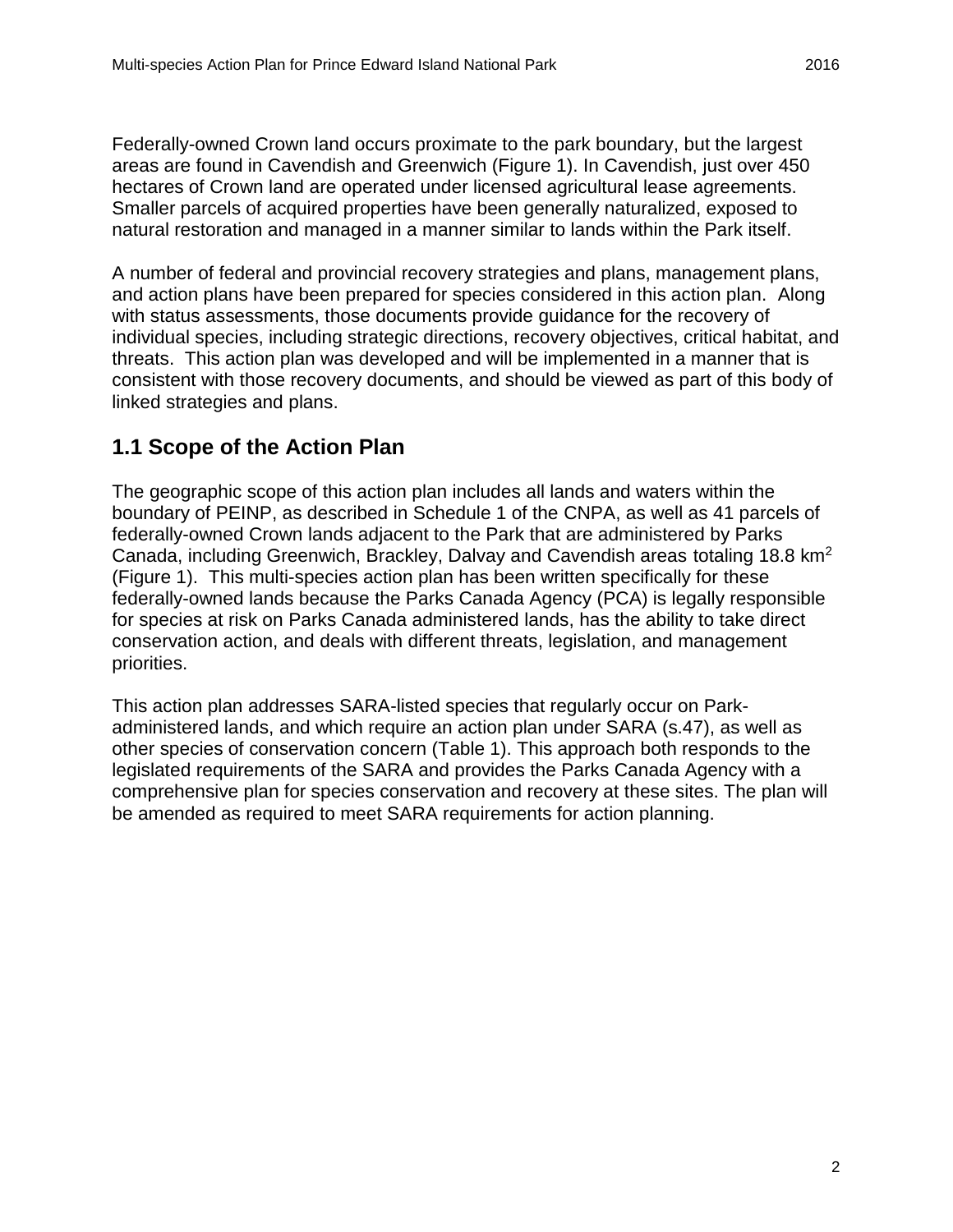

Figure 1: Geographic scope for the *Multi-species Action Plan for Prince Edward Island National Park of Canada*. The park is located on Prince Edward Island and includes lands and water totaling 16.1km<sup>2</sup> and adjacent to the park federal lands totaling  $18.8$ km<sup>2</sup>.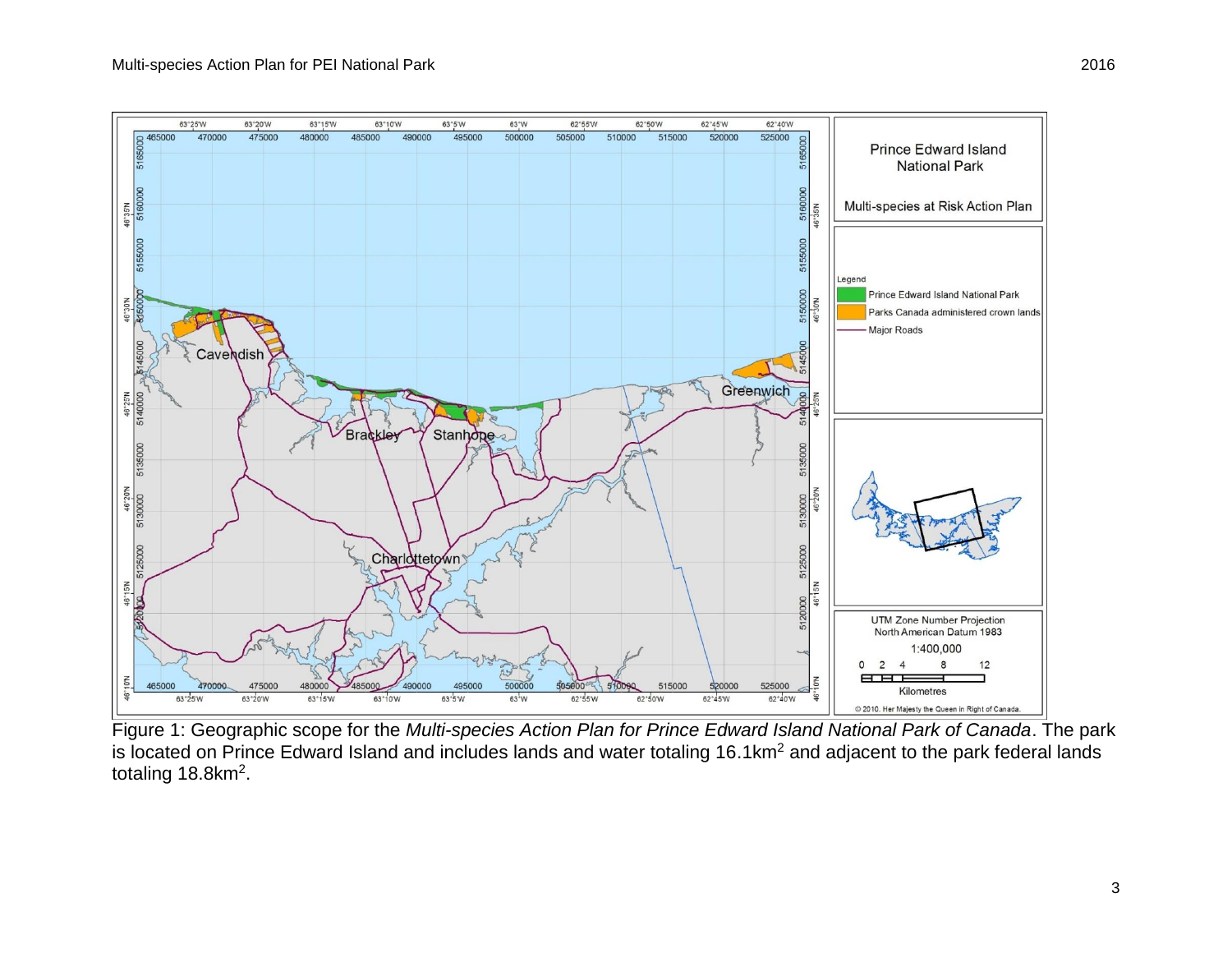| <b>Species</b>                                              | <b>COSEWIC</b><br>assessment | <b>SARA status</b>     |
|-------------------------------------------------------------|------------------------------|------------------------|
| Little Brown Myotis (Myotis lucifugus)                      | Endangered                   | Endangered             |
| Northern Myotis (Myotis septentrionalis)                    | Endangered                   | Endangered             |
| Piping Plover (Charadrius melodus melodus)                  | Endangered                   | Endangered             |
| Red Knot (Calidris canutus rufa)                            | Endangered                   | Endangered             |
| Canada Warbler (Cardellina canadensis)                      | Threatened                   | Threatened             |
| Gulf of St. Lawrence Aster<br>(Symphyotrichum laurentianum) | Threatened                   | Threatened             |
| Olive-sided Flycatcher (Contopus cooperi)                   | Threatened                   | Threatened             |
| Beach Pinweed (Lechea maritima)                             | <b>Special Concern</b>       | <b>Special Concern</b> |
| American Eel (Anguilla rostrata)                            | Threatened                   | Not listed             |
| Bank Swallow (Riparia riparia)                              | Threatened                   | Not listed             |
| Barn Swallow (Hirundo rustica)                              | Threatened                   | Not listed             |
| Bobolink (Dolichonyx oryzivorus)                            | Threatened                   | Not listed             |

Table 1. Species included in the Multi-species Action Plan for PEINP.

# <span id="page-9-0"></span>**2. Site-based Population and Distribution Objectives**

The opportunity for Parks Canada to contribute to the local and/or national recovery of each species through management actions at PEINP and the other Parks Canadaadministered lands was assessed and incorporated into this plan. Site-specific population and distribution objectives have been developed (Appendix A) to identify the contribution that the Prince Edward Island Field Unit can make towards achieving the national objectives presented in federal recovery strategies and management plans. Because they are directly linked to population and distribution objectives, monitoring measures are reported in Appendix A rather than in the table of recovery measures (Appendix B). In some cases, the opportunity for the Park to contribute to the recovery of a species will be relatively small due to the distribution of the species in Canada, or because the primary threats it faces occur outside national park sites. In these cases, site-specific objectives and conservation actions may be limited to protection measures in place under the CNPA and SARA, population monitoring, and habitat maintenance and restoration through the existing park management regime.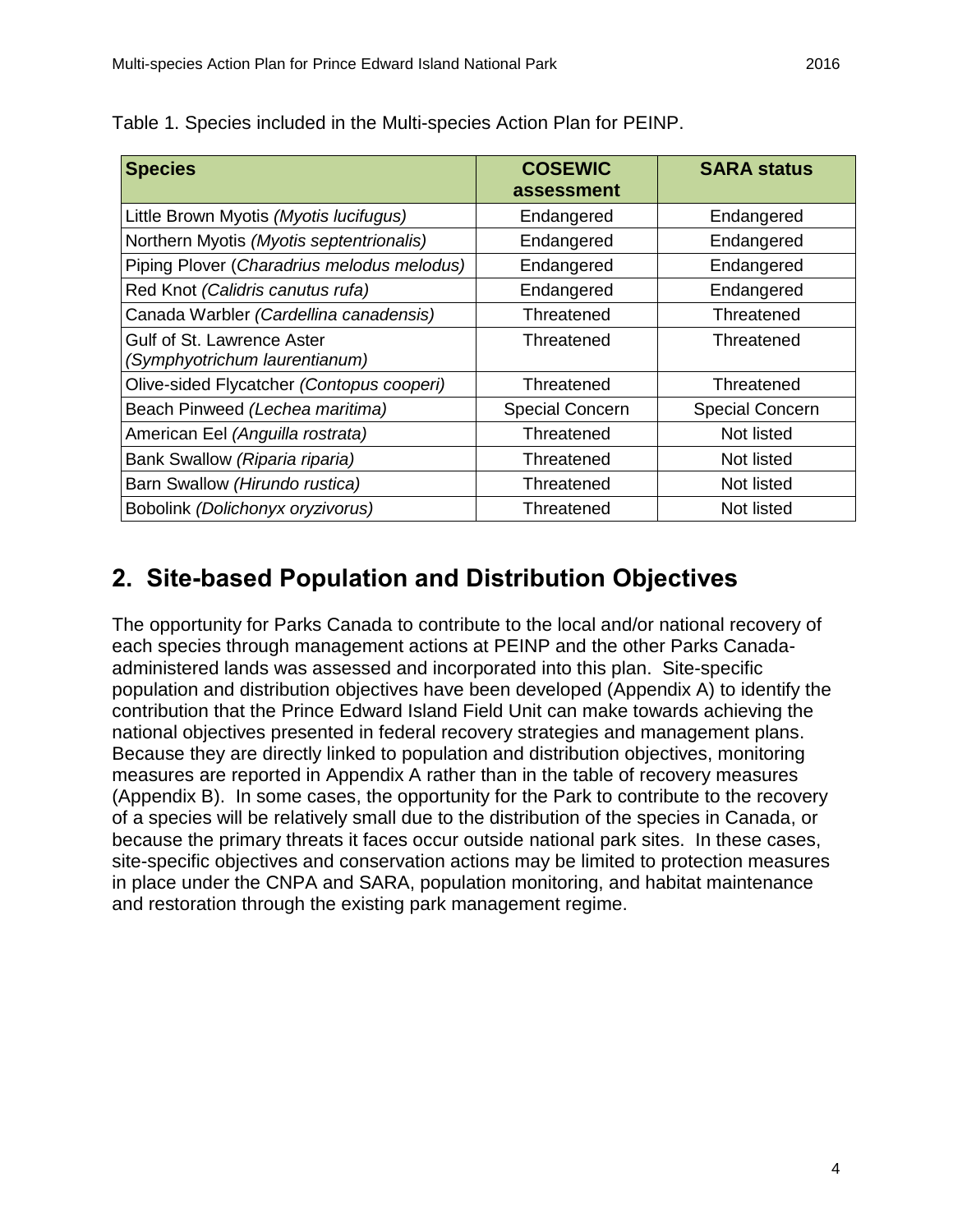# <span id="page-10-0"></span>**3. Conservation and Recovery Measures**

Measures that are proposed to achieve the site-based population and distribution objectives, along with any measures required to protect the species and to learn more about them, are presented in Appendix B and Appendix C. For each measure, timelines, targets, and desired outcomes were established.

The majority of measures to be taken and implemented that will contribute to the recovery of species at risk within the Park and associated lands focus on protecting existing habitat and monitoring for species presence. This will be largely achieved through the use of existing methodologies, resources, regulations and policies, or by increasing protection measures through the creation of critical habitat areas under Species at Risk Act. These efforts are commensurate with the amount of habitat available for many species at risk within PEINP, as its size is modest when viewed on a regional or national scale. However, for species such as Gulf of St. Lawrence Aster or Piping Plover, the Park's habitat contributes significantly to regional populations. Therefore, active recovery measures such as intensive monitoring, enforcement patrols, area closures, and in the case of Gulf of St. Lawrence Aster, transplants for site colonization and naturalization are being attempted to improve or maintain favorable conditions for the species in the landscape.

In addition to the implementation of measures that contribute to species recovery, Parks Canada has an important role in promoting awareness and appreciation of species at risk. Providing opportunities for the public to learn about and experience national parks is a central component of Parks Canada's mandate. Thus national parks afford an opportunity and an imperative for engaging the public in species at risk recovery. A suite of public outreach, education, and visitor activities was developed as part of the action planning process (Appendix D). These will engage audiences using a broad range of approaches and levels of participation, including passive media such as interpretive panels and print publications, on-demand electronic information via the Parks Canada website, as well as guided interpretive activities and targeted prevention initiatives designed to teach the public about species at risk and efforts undertaken to address their recovery.

This action planning process identified measures to achieve the site-based population and distribution objectives, along with measures required to protect the species and learn more about them. The process of determining which measures will be conducted by the Park (Appendix B, C, and D) involved a prioritization process. The process primarily considered ecological effectiveness of measures, and also included consideration of opportunities to increase the value of visitor experience in the park, opportunities to increase awareness through external relations, and budgetary opportunities and constraints. Wherever possible, Parks Canada is taking an ecosystem approach, prioritizing actions that benefit numerous species at once to effectively and efficiently protect and recover species at risk.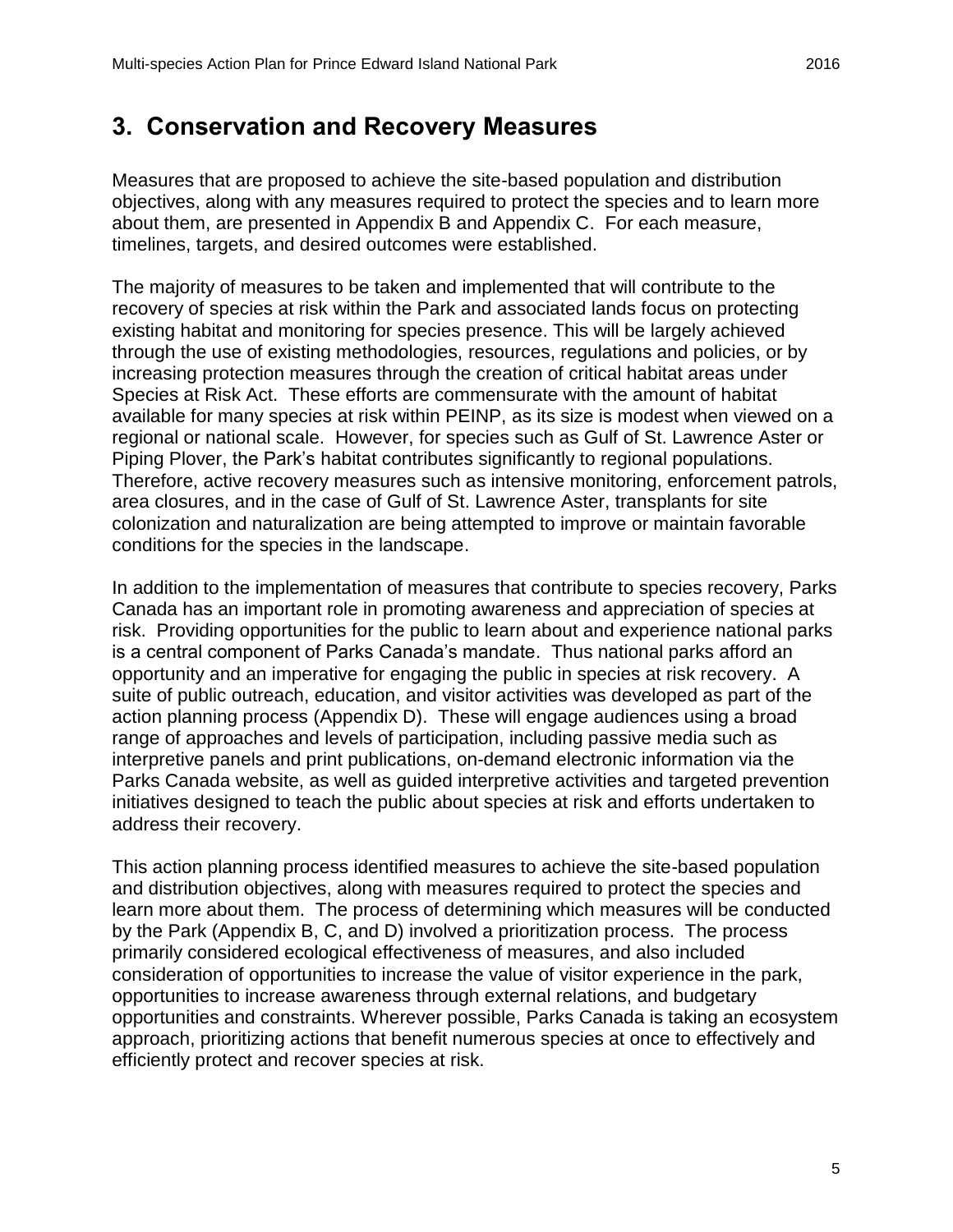# <span id="page-11-0"></span>**4. Critical Habitat**

Critical habitat is "the habitat that is necessary for the survival or recovery of a listed wildlife species and that is identified as the species' critical habitat in the recovery strategy or in an action plan for the species" (SARA s.2 (1)). At the time of writing, it was not possible to identify any additional critical habitat in the park. Critical habitat has already been identified in PEINP in SARA recovery strategies for Piping Plover and Gulf of St. Lawrence Aster. This includes 5 parcels of Gulf of St. Lawrence Aster critical habitat along the northern boundary of the Park (Environment Canada 2012a), and 10 parcels of Piping Plover critical habitat along north shore beaches (Environment Canada 2012b). SARA prohibitions protecting these parcels of plover and aster critical habitat have been enabled by publication of descriptions of the critical habitat in the *Canada Gazette*. More critical habitat will be identified in the future when possible. Where critical habitat identification is not complete, it will be identified in an upcoming or revised action plan or revised recovery strategy; refer to the schedule of studies in relevant recovery strategies for further details.

#### <span id="page-11-1"></span>**4.1 Proposed Measures to Protect Critical Habitat**

Critical habitat identified within PEINP in previous recovery documents is legally protected from destruction as per section 58(1) of the SARA.

# <span id="page-11-2"></span>**5. Evaluation of Socio-Economic Costs and of Benefits**

The Species at Risk Act requires the responsible federal minister to undertake *"an evaluation of the socio-economic costs of the action plan and the benefits to be derived from its implementation"*.

### <span id="page-11-3"></span>**5.1 Costs**

The total cost to implement this action plan will be borne by Parks Canada out of existing salaries and goods and services dollars. Many of the proposed measures will be integrated into the operational management of the Park, and there will be few new costs. These costs to Government will be covered by prioritization of existing funds and will not result in additional costs to society.

No major socio-economic costs to park visitors, partners, stakeholders or Indigenous groups are expected as a result of this action plan. The action plan applies to lands and waters in PEINP and the federally-owned Crown lands administered by the Park, and does not bring any restrictions to land use outside of the lands administered by Parks Canada. While minor restrictions may be placed on visitor activities on park lands to protect and recover species at risk, implementation of this plan is expected to have an overall net benefit to visitor opportunities.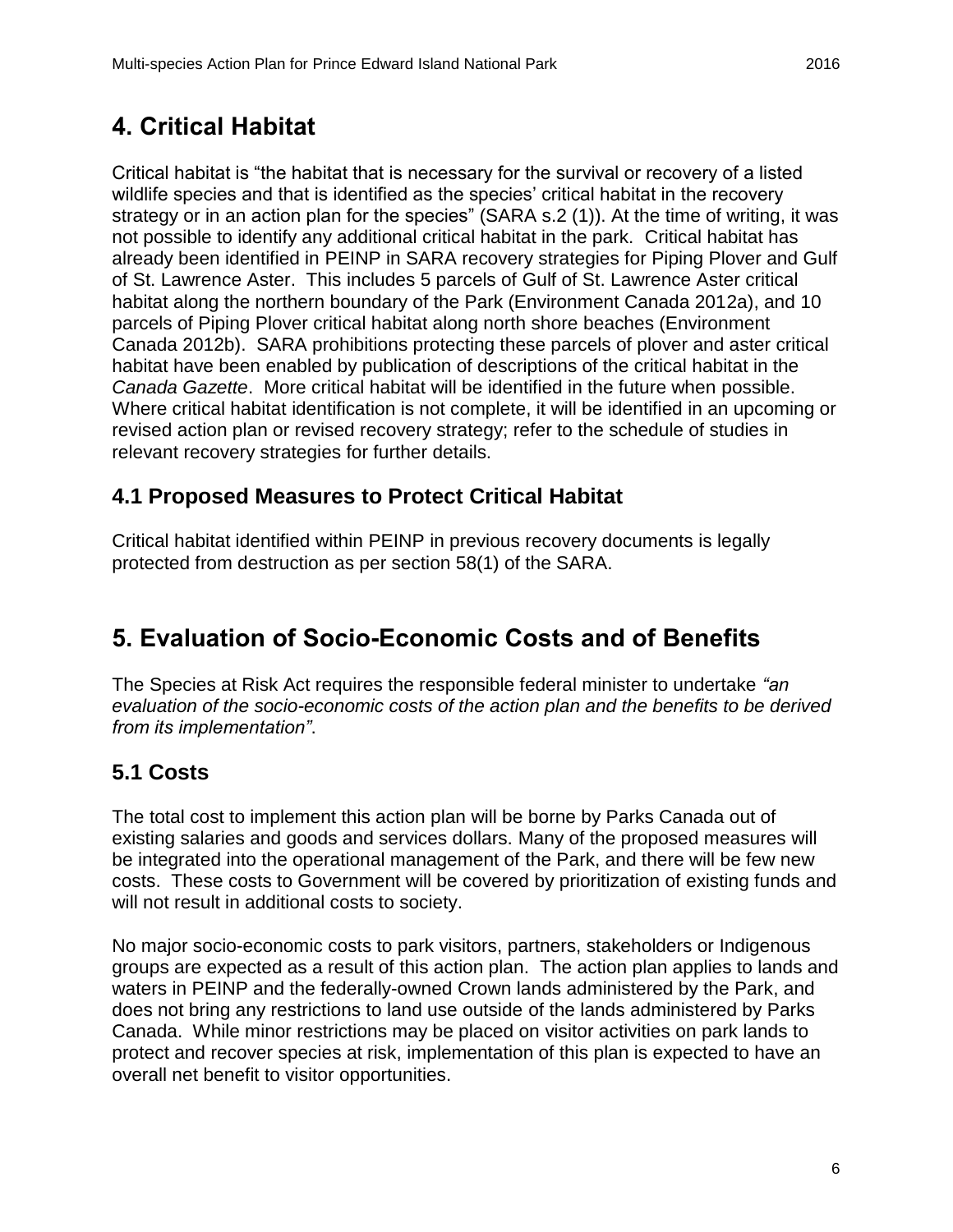#### <span id="page-12-0"></span>**5.2 Benefits**

Measures presented in this action plan for PEINP will contribute to meeting recovery strategy objectives for Threatened and Endangered species, and will also contribute to meeting management objectives for species of Special Concern. These measures are expected to have an overall positive impact on the ecological integrity of the Park, for example through improvements to the health of coastal ecosystems, and enhanced opportunities for appreciation of the Park and the species by visitors and the general public. This action plan includes measures that could result in benefits to Canadians, such as positive impacts on biodiversity and the value individuals place on preserving biodiversity, as well as protection and enhancement of ecosystem services such as maintenance of coastal shoreline processes.

The proposed measures seek a balanced approach to reducing or eliminating threats to species at risk populations and habitats, and include protection of individuals and their habitat, potential species re-establishment, and increasing public awareness and stewardship.

Potential economic benefits of the recovery of the species at risk found in the Park cannot be easily quantified, as many of the values derived from wildlife are non-market commodities that are difficult to appraise in financial terms. Wildlife, in all its forms, has value in and of itself, and is valued by Canadians for aesthetic, cultural, spiritual, recreational, educational, historical, economic, medical, ecological and scientific reasons. The conservation of wildlife at risk is an important component of the Government of Canada's commitment to conserving biological diversity, and is important to Canada's current and future economic and natural wealth.

Implementing this action plan is expected to have positive benefits for park visitors, local residents and Indigenous groups. Benefits and opportunities for involvement should be relatively evenly distributed across Indigenous and non-Indigenous members of local communities and will be available to all park visitors.

# <span id="page-12-1"></span>**6. Measuring Progress**

Reporting on implementation of this action plan (under s. 55 of SARA) will be done by assessing progress towards implementing the measures. Reporting on the ecological impacts of the action plan will be done by assessing progress towards meeting the sitebased population and distribution objectives.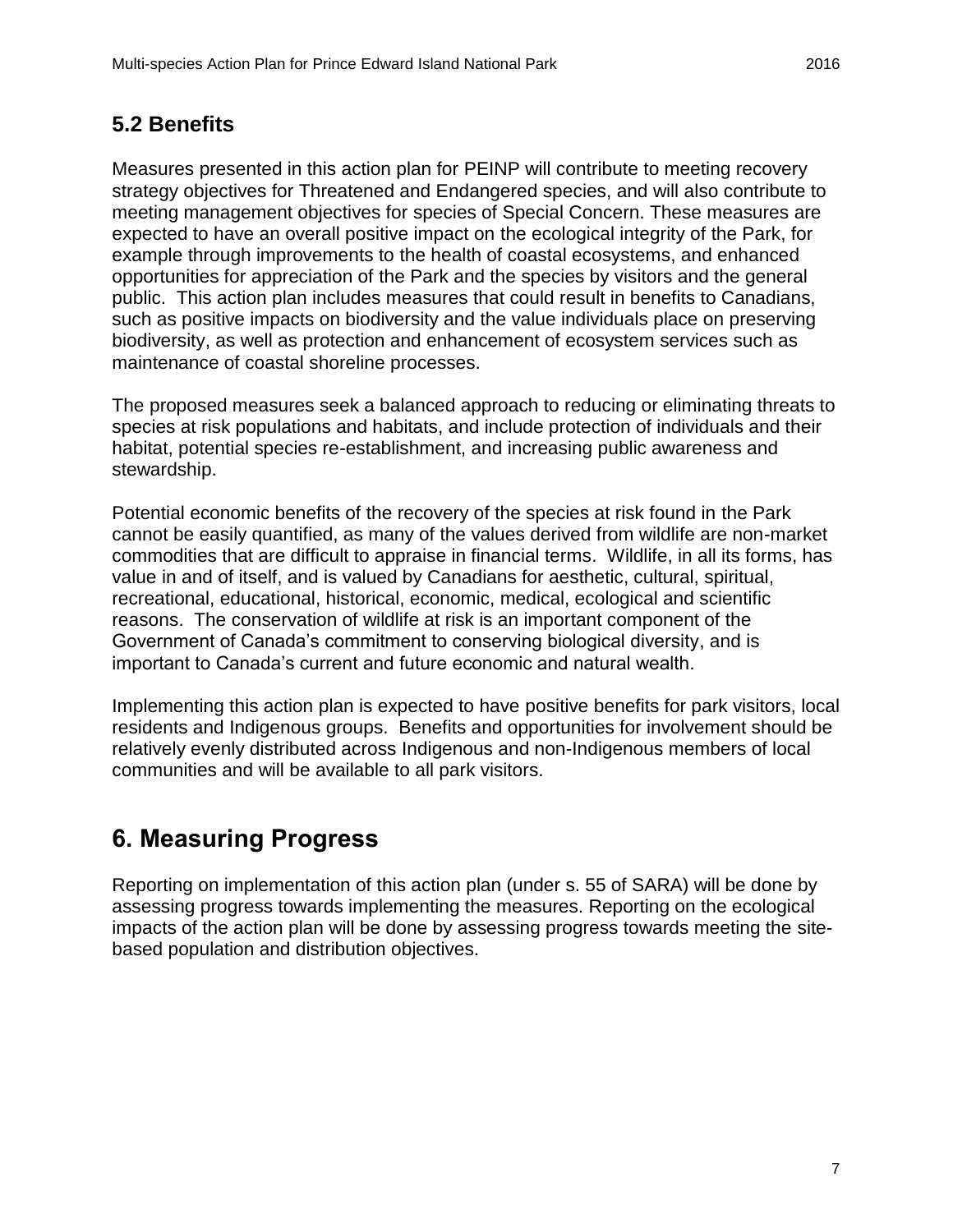### <span id="page-13-0"></span>**7. References**

- COSEWIC. 2007. COSEWIC Assessment and Status Report on the Red Knot *Calidris canutus* in Canada. Committee on the Status of Endangered Wildlife in Canada. Ottawa. vii + 58 pp.
- Environment Canada. 2011. Atlantic Canada Piping Plover Conservation Guidance Manual. Internal Canadian Wildlife Service Report Series May 2011. Canadian Wildlife Service, Atlantic Region. 64 pp.
- Environment Canada. 2012a. Recovery Strategy for the Gulf of St. Lawrence Aster (*Symphyotrichum laurentianum*) in Canada. *Species at Risk Act* Recovery Strategy Series. Environment Canada, Ottawa, v + 18 pp + appendices.
- Environment Canada. 2012b. Recovery Strategy for the Piping Plover (*Charadrius melodus melodus*) in Canada. *Species at Risk Act* Recovery Strategy Series. Environment Canada, Ottawa, v + 29 pp.
- Environment Canada. 2016a. Recovery Strategy for Canada Warbler (*Cardellina canadensis*) in Canada. *Species at Risk Act* Recovery Strategy Series. Environment Canada, Ottawa. vii + 56 pp.
- Environment Canada. 2016b. Recovery Strategy for Olive-sided Flycatcher (*Contopus cooperi*) in Canada. *Species at Risk Act* Recovery Strategy Series. Environment Canada. Ottawa. vii + 52 pp.
- Environment Canada. 2013. Management Plan for the Beach Pinweed (*Lechea maritima*) in Canada. *Species at Risk Act* Management Plan Series. Environment Canada, Ottawa, iii + 18 pp.
- Parks Canada. 2007. Prince Edward Island National Park of Canada and Dalvay-bythe-Sea National Historic Site of Canada Management Plan. Parks Canada, Ottawa, 71 pp.
- Parks Canada. 2011. Consolidated Guidelines for Ecological Monitoring in Canada's National Park. Parks Canada Agency. Ottawa, 114 pp + appendices.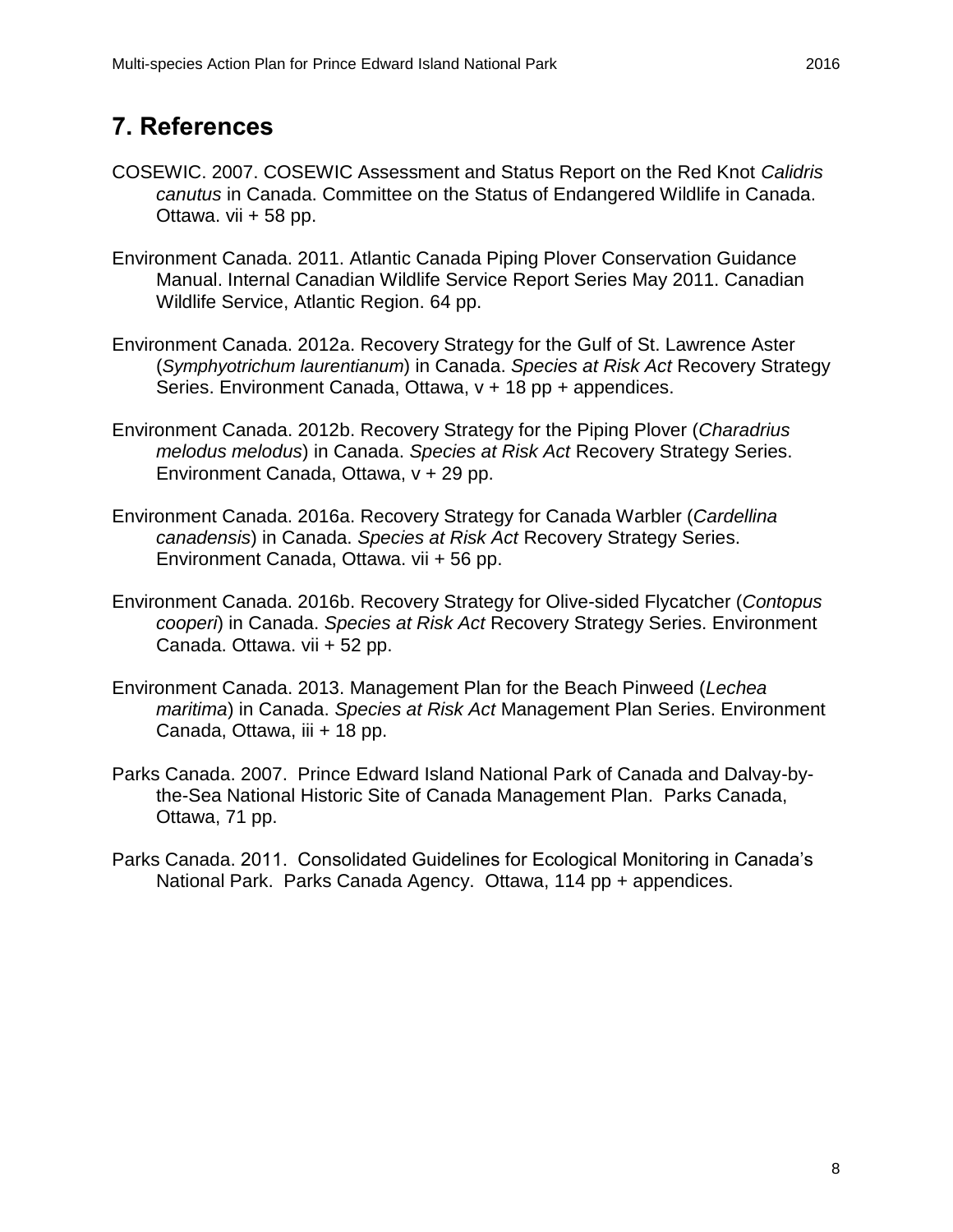## **Appendix A: Species information, objectives and monitoring plans for species at risk in PEINP and on federally-owned lands adjacent to the park**

<span id="page-14-0"></span>

| <b>Species</b>                   | <b>National</b><br>objectives <sup>1</sup>                                                                                                        | <b>Site-based Population &amp;</b><br><b>Distribution objectives</b>                                                                                                                                 | <b>Population Trend</b><br>in PEINP                                                                                                                                                                                             | Population monitoring <sup>2</sup>                                                                                                                                                                                                   | <b>General Information and Broad Park</b><br>Approach                                                                                                                                                                                                                                                                                                                                                                                                                                                                                                                                    |
|----------------------------------|---------------------------------------------------------------------------------------------------------------------------------------------------|------------------------------------------------------------------------------------------------------------------------------------------------------------------------------------------------------|---------------------------------------------------------------------------------------------------------------------------------------------------------------------------------------------------------------------------------|--------------------------------------------------------------------------------------------------------------------------------------------------------------------------------------------------------------------------------------|------------------------------------------------------------------------------------------------------------------------------------------------------------------------------------------------------------------------------------------------------------------------------------------------------------------------------------------------------------------------------------------------------------------------------------------------------------------------------------------------------------------------------------------------------------------------------------------|
| Piping Plover-<br>melodus        | (1) Maintain at least<br>255 pairs in Atlantic<br>Canada, increasing<br>to 310 pairs over<br>time:<br>(2) fledge at least<br>1.65 chicks per pair | Maintain productivity of<br>1.65 chicks per pair per<br>year, calculated as a 5<br>year running average.                                                                                             | Stable and<br>relatively good<br>since the 1980's<br>$(1.69$ chicks/pair),<br>though variable in<br>recent years.<br>Number of<br>breeding pairs<br>declining over past<br>15 years, with<br>lowest levels<br>recorded in 2012. | Survey suitable habitat each<br>spring; once a pair is found,<br>monitor productivity following<br>Parks Canada's Piping<br>Plover monitoring protocol.<br>Contribute to the<br>International Piping Plover<br>Census every 5 years. | Mitigate disturbance of breeding pairs,<br>which is identified as a high-level threat.<br>Each spring all critical and suitable<br>habitat is surveyed in PEINP. When a<br>nesting pair is observed, protection<br>measures are put in place (e.g. beach<br>closures) until chicks are 28 days old.<br>Directed compliance patrols, interpretive<br>panels and signage are used to promote<br>compliance with beach regulations and,<br>when beach closures occur, to redirect<br>visitors to open beaches. Ten beaches<br>within PEINP are protected as Critical<br>Habitat under SARA. |
| Gulf of St.<br>Lawrence<br>Aster | Maintain and, if<br>possible, increase<br>number of<br>individuals and area<br>of occupancy within<br>each of 16 priority<br>occurrence sites     | Maintain and, if possible,<br>increase the number of<br>individuals and $3002$<br>area of occupancy in one<br>of three priority<br>occurrence sites in<br>PEINP. Monitor the<br>remainder two sites. | Stable at<br>Blooming Point,<br>but very low<br>relative to<br>historical<br>populations (pre-<br>2005)                                                                                                                         | Survey annually at occupied<br>and historic sites.<br>Survey suitable sites<br>periodically.                                                                                                                                         | Gulf of St. Lawrence Aster is declining<br>across its range. PEINP monitors<br>populations within three of the 16 priority<br>occurrence sites and works with the<br>Recovery Team to bank seeds and<br>monitor transplant success at one site.                                                                                                                                                                                                                                                                                                                                          |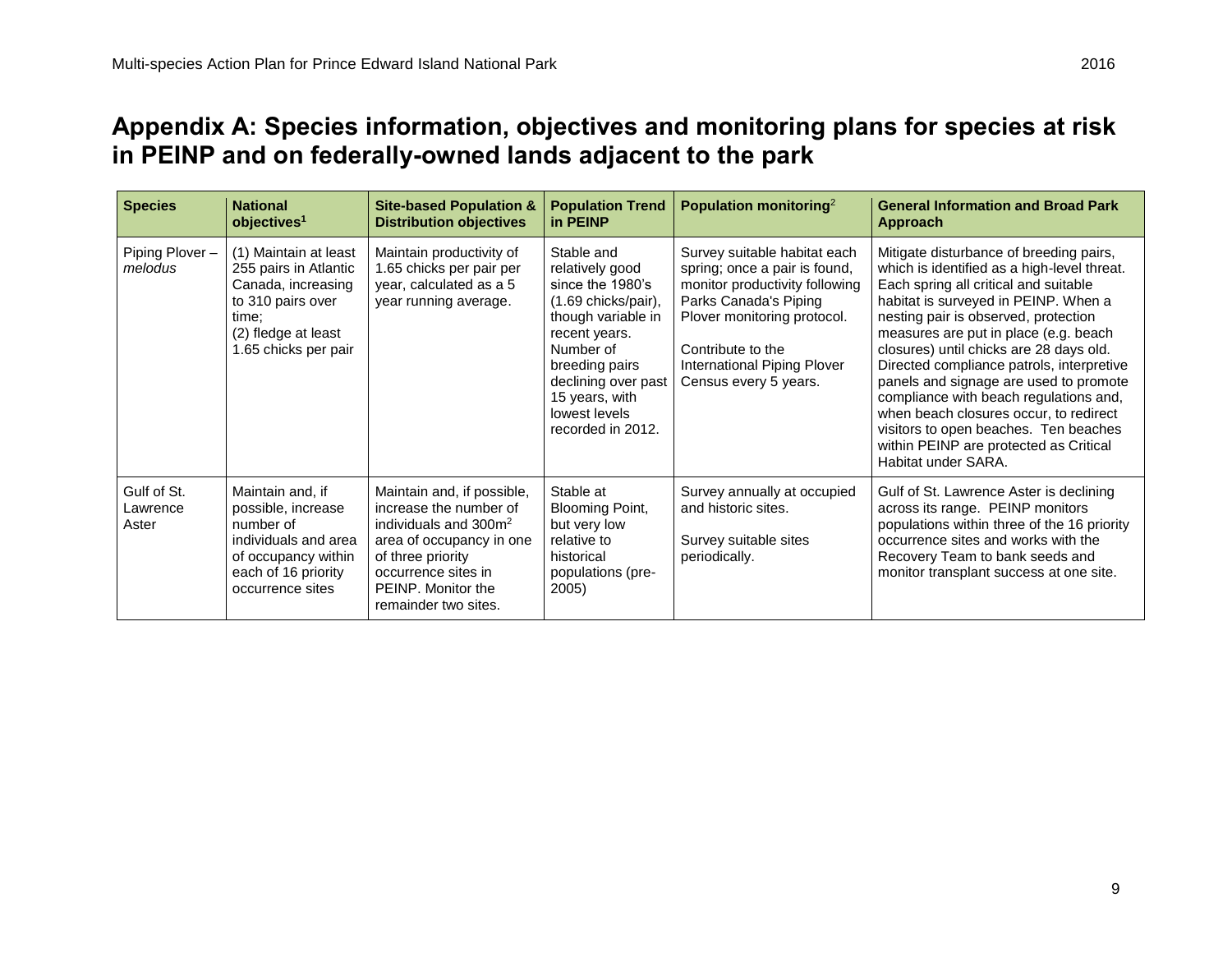| <b>Species</b>                                     | <b>National</b><br>objectives <sup>1</sup>                                                                                                                                                                                                                           | <b>Site-based Population &amp;</b><br><b>Distribution objectives</b>                                                                                                         | <b>Population Trend</b><br>in PEINP                                | Population monitoring <sup>2</sup>                                                                                                   | <b>General Information and Broad Park</b><br>Approach                                                                                                                                                      |
|----------------------------------------------------|----------------------------------------------------------------------------------------------------------------------------------------------------------------------------------------------------------------------------------------------------------------------|------------------------------------------------------------------------------------------------------------------------------------------------------------------------------|--------------------------------------------------------------------|--------------------------------------------------------------------------------------------------------------------------------------|------------------------------------------------------------------------------------------------------------------------------------------------------------------------------------------------------------|
| Red Knot-<br>rufa                                  | Short term: to halt<br>the national decline<br>before 2025.<br>Long term: to<br>increase and then<br>maintain the<br>population at (or<br>above) 1986-1990<br>levels (100,000-<br>150,000 individuals);<br>Maintain the current<br>extent of occurrence<br>in Canada | No objective established:<br>low numbers pass<br>through PEINP on<br>migration so park is of<br>limited importance to<br>national recovery.                                  | Unknown                                                            | Record observations<br>opportunistically and<br>document any changes.                                                                | Disturbance of migration stop-over sites<br>is considered a low-level threat that will<br>be mitigated through measures promoting<br>compliance with existing park regulations<br>(dog prohibitions, etc.) |
| Canada<br>Warbler and<br>Olive-sided<br>Flycatcher | Short term: halt<br>national decline by<br>2025; ensure<br>population doesn't<br>decrease $> 10\%$ .<br>Long term: ensure a<br>positive 10-year<br>population trend;<br>maintain current<br>extent of occurrence                                                     | No objective established:<br>limited breeding activity<br>and suitable habitat within<br>PEINP, so park is of<br>limited importance to the<br>species' national<br>recovery. | Unknown:<br>Possibly declining<br>due to population-<br>wide trend | <b>Conduct Breeding Bird Atlas</b><br>Survey and annual presence-<br>absence monitoring in<br>suitable habitat or past<br>locations. | Continue to protect and maintain habitat.                                                                                                                                                                  |
| Beach<br>Pinweed                                   | From Management<br>Plan: Maintain<br>existing populations                                                                                                                                                                                                            | Maintain existing<br>population in PEINP.                                                                                                                                    | Unknown                                                            | Survey annually at one<br>known site. Monitor<br>abundance and area<br>occupied.                                                     | A small population of Beach Pinweed<br>occurs in PEINP on a small barrier beach<br>island. There is a low-level risk from<br>trampling that will be mitigated through<br>management.                       |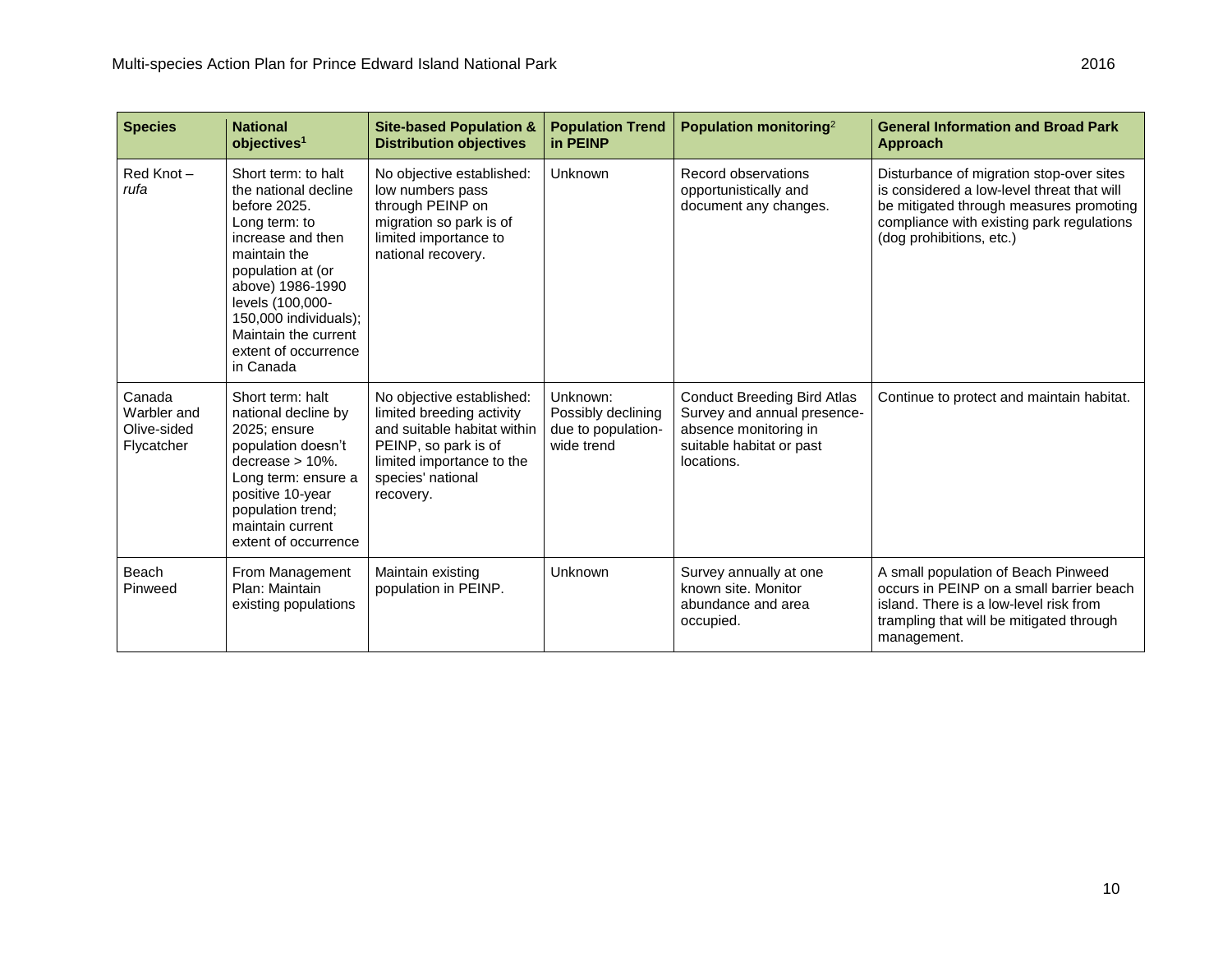| <b>Species</b>                                          | <b>National</b><br>objectives <sup>1</sup>                                                                                                                                                                                               | <b>Site-based Population &amp;</b><br><b>Distribution objectives</b>                                                                                              | <b>Population Trend</b><br>in PEINP                                                                                               | Population monitoring <sup>2</sup>                                                                                                   | <b>General Information and Broad Park</b><br><b>Approach</b>                                                                                                                                                                                                                                                        |
|---------------------------------------------------------|------------------------------------------------------------------------------------------------------------------------------------------------------------------------------------------------------------------------------------------|-------------------------------------------------------------------------------------------------------------------------------------------------------------------|-----------------------------------------------------------------------------------------------------------------------------------|--------------------------------------------------------------------------------------------------------------------------------------|---------------------------------------------------------------------------------------------------------------------------------------------------------------------------------------------------------------------------------------------------------------------------------------------------------------------|
| Little Brown<br>Myotis<br>and Northern<br><b>Myotis</b> | Short term (12-18<br>years): to maintain<br>(and where feasible)<br>increase) the current<br>level of the<br>population.<br>Long term (many<br>generations): to<br>have a self-<br>sustaining, resilient,<br>and redundant<br>population | No objective established:<br>status in PEINP is poorly<br>understood.                                                                                             | Unknown                                                                                                                           | Monitor occurrence and<br>activity levels using Parks<br>Canada protocols.                                                           | The status of Little Brown Myotis and<br>Northern Myotis in PEINP are poorly<br>understood. Conduct inventory to assess<br>distribution and activity levels; protect<br>roosts in park buildings and forested<br>areas. Measures related to white nose<br>syndrome will be considered if<br>hibernacula are found.  |
| <b>Bobolink</b>                                         | Not applicable                                                                                                                                                                                                                           | No objective established:<br>this species is not listed<br>under SARA and PEINP<br>is of limited importance to<br>national recovery.                              | Unknown                                                                                                                           | <b>Conduct Breeding Bird Atlas</b><br>Survey and annual presence-<br>absence monitoring in<br>suitable habitat.                      | Bobolink occurs irregularly on crown<br>lands adjacent to the park. PEINP will<br>explore options to mitigate potential<br>impacts of hay mowing and other land<br>management practices occurring on<br>these lands to Bobolink breeding<br>success, and will evaluate and implement<br>the best available options. |
| <b>Bank Swallow</b>                                     | Not applicable                                                                                                                                                                                                                           | No objective established:<br>this species is not listed<br>under SARA. No threats<br>known in park and PEINP<br>is of limited importance to<br>national recovery. | Number of nest<br>holes declined by<br>3.6% per year<br>from 1995-2014,<br>though increased<br>by 4.6% per year<br>from 2010-2014 | Survey number of nest holes<br>annually.                                                                                             | Continue to protect and maintain habitat.                                                                                                                                                                                                                                                                           |
| <b>Barn Swallow</b>                                     | Not applicable                                                                                                                                                                                                                           | No objective established:<br>this species is not listed<br>under SARA and PEINP<br>is of limited importance to<br>national recovery.                              | Unknown                                                                                                                           | <b>Conduct Breeding Bird Atlas</b><br>Survey and annual presence-<br>absence monitoring in<br>suitable habitat or past<br>locations. | Breeding activity and suitable habitat are<br>limited in PEINP. Continue to protect and<br>maintain habitat.                                                                                                                                                                                                        |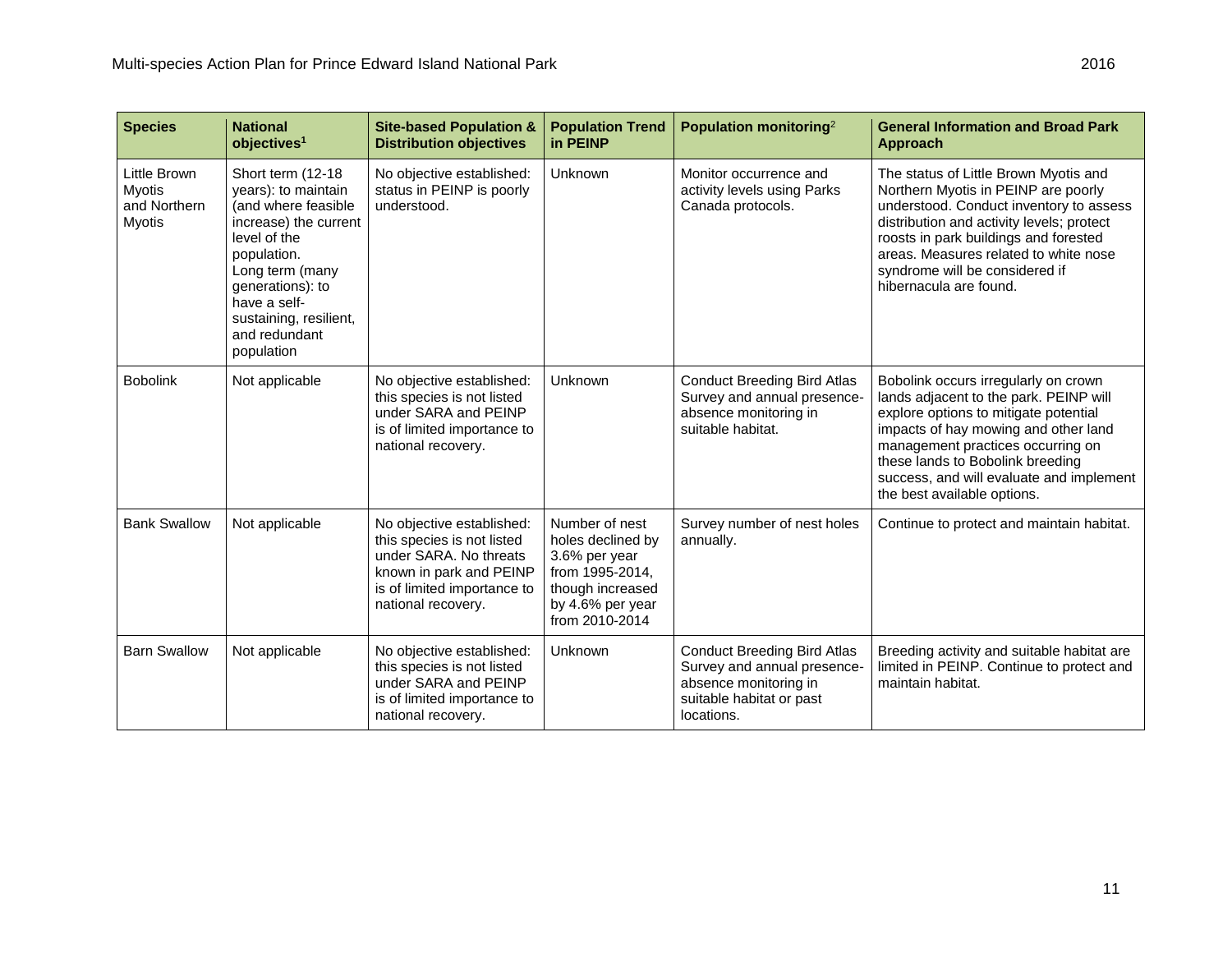| <b>Species</b> | <b>National</b><br>objectives <sup>1</sup> | <b>Site-based Population &amp;</b><br><b>Distribution objectives</b>                                                                                                             | <b>Population Trend</b><br>in PEINP | <b>Population monitoring</b> <sup>2</sup>                             | <b>General Information and Broad Park</b><br>Approach                               |
|----------------|--------------------------------------------|----------------------------------------------------------------------------------------------------------------------------------------------------------------------------------|-------------------------------------|-----------------------------------------------------------------------|-------------------------------------------------------------------------------------|
| American Eel   | Not applicable                             | No objective established:<br>this species is not listed<br>under SARA. No major<br>threats known in park and<br><b>PEINP</b> is of limited<br>importance to national<br>recovery | Unknown                             | Survey annually for relative<br>abundance within freshwater<br>ponds. | Continue to protect and maintain<br>freshwater habitat connectivity and<br>quality. |

<sup>1</sup> National objectives from recovery strategies or management plans available at the time of writing; Refer to documents cited in reference section. <sup>2</sup> Where population and distribution objectives have been established for PEINP, monitoring is designed to directly measure success in achieving those goals; otherwise baseline population monitoring efforts necessary for park stewardship, management and reporting are described.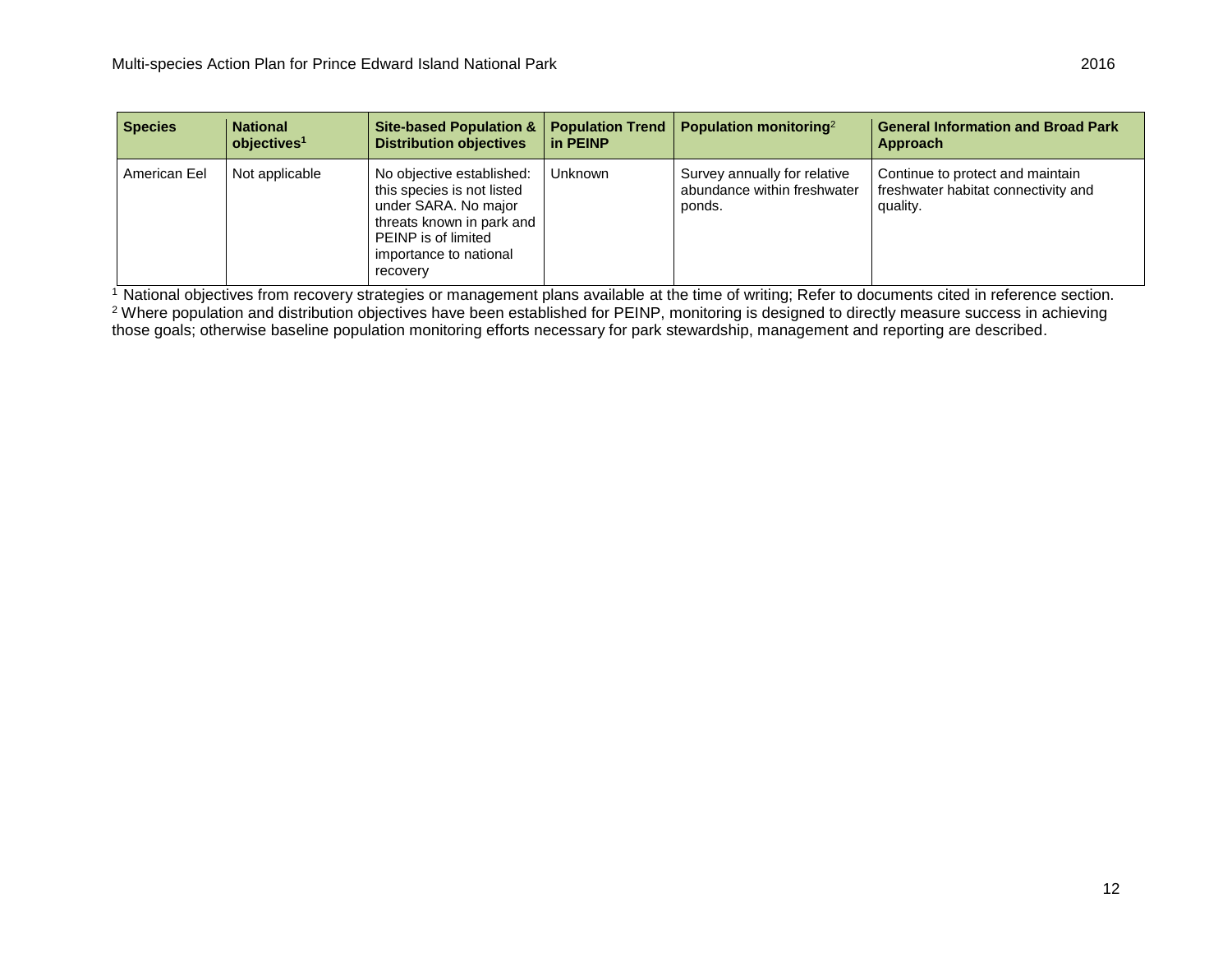### <span id="page-18-0"></span>**Appendix B: Conservation and recovery measures**

The measures below will be conducted for species at risk occurring in PEINP and on federallyowned Crown lands administered by the Park. Measures are grouped by ecosystem indicator, as defined under the park's ecological integrity monitoring program. The measures in Appendix B have been classified as higher priority than those in Appendix C through a prioritization process. This was based primarily on ecological effectiveness, but also on Parks Canadaspecific factors, such as the ability of the measure to increase the value of the visitor experience to the site, and increase awareness through external relations.

| <b>Species</b>                   | <b>Measure</b><br><b>Number</b> | <b>Measure Description</b>                                                                                                                                                                                                                                                                      | <b>Desired Outcome</b>                                                                                                                       | <b>Threat or recovery</b><br>measure addressed                                   |  |  |  |
|----------------------------------|---------------------------------|-------------------------------------------------------------------------------------------------------------------------------------------------------------------------------------------------------------------------------------------------------------------------------------------------|----------------------------------------------------------------------------------------------------------------------------------------------|----------------------------------------------------------------------------------|--|--|--|
|                                  | <b>Coastal Ecosystem</b>        |                                                                                                                                                                                                                                                                                                 |                                                                                                                                              |                                                                                  |  |  |  |
| <b>Piping Plover</b>             | 1                               | Reduce human disturbance on<br>nesting beaches: Reduce<br>disturbance of breeding<br>plovers, by using directed<br>compliance patrols, interpretive<br>panels and signage to promote<br>compliance with beach<br>regulations and, as warranted,<br>closing beaches in the vicinity<br>of nests. | Annual productivity is ≥1.65<br>chicks per pair per year<br>(calculated as a 5 year<br>running average).                                     | Human disturbance to<br>breeding pairs                                           |  |  |  |
| Piping Plover                    | $\overline{2}$                  | Contribute to regional<br>monitoring and research<br>initiatives: Document evidence<br>of predation at each life stage<br>and report marked birds during<br>breeding and migration to<br>determine migratory<br>movements and survival.                                                         | Knowledge gaps are<br>reduced, regional reporting<br>and partnerships are<br>continued.                                                      | Addresses knowledge gaps                                                         |  |  |  |
| Gulf of St.<br>Lawrence<br>Aster | 3                               | Transplant seedlings:<br>Greenhouse raised asters are<br>transplanted to suitable areas<br>at the Blooming Point site.                                                                                                                                                                          | An area of 300 $m2$ of<br>coastal ecosystem is<br>maintained and occupied<br>by asters or 100 individual<br>plants are detected<br>annually. | Reintroduce or increase the<br>number of individuals at<br>priority target sites |  |  |  |
| Beach<br>Pinweed                 | 4                               | Reduce disturbance to Beach<br>Pinweed areas: Erect signs<br>indicating SAR plants in<br>vicinity.                                                                                                                                                                                              | Beach Pinweed is<br>maintained within PEINP.                                                                                                 | Human disturbance (i.e.<br>trampling)                                            |  |  |  |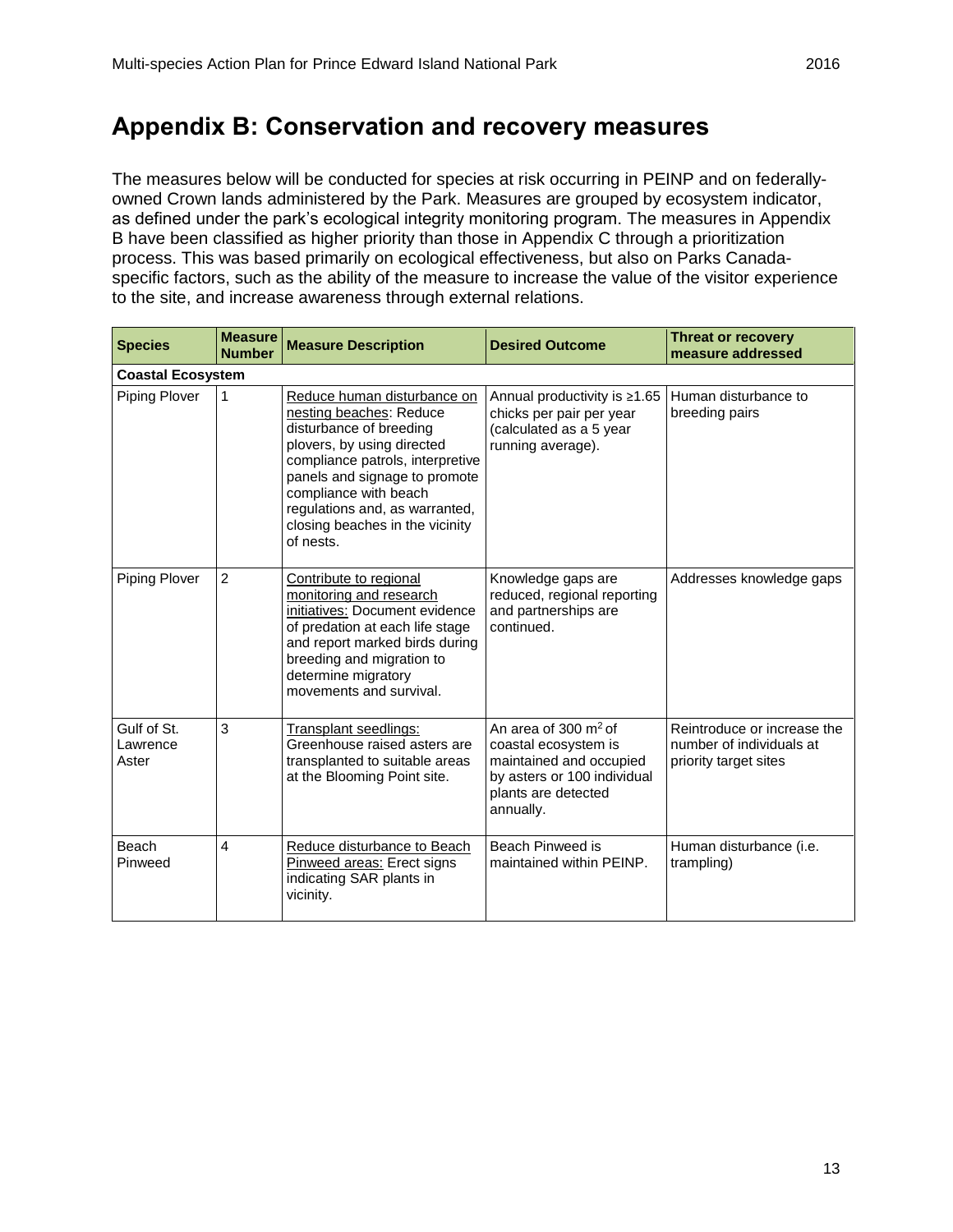# <span id="page-19-0"></span>**Appendix C: Other conservation and recovery measures**

The measures below will be encouraged through partnerships, or will be conducted when additional resources become available. Measures are grouped by ecosystem indicator, as defined under the park's ecological integrity monitoring program (Parks Canada, 2011).

| <b>Species</b>                                                 | <b>Measure</b><br><b>Number</b> | <b>Measure Description</b>                                                                                                                                                                                        | <b>Desired Outcome</b>                                                           | <b>Threat or recovery</b><br>measure addressed                                    |  |  |  |
|----------------------------------------------------------------|---------------------------------|-------------------------------------------------------------------------------------------------------------------------------------------------------------------------------------------------------------------|----------------------------------------------------------------------------------|-----------------------------------------------------------------------------------|--|--|--|
|                                                                | <b>Forest Ecosystem</b>         |                                                                                                                                                                                                                   |                                                                                  |                                                                                   |  |  |  |
| Canada<br>Warbler and<br>Olive-sided<br>Flycatcher             | 5                               | <b>Inventory: Conduct</b><br>breeding season surveys<br>to assess presence,<br>breeding activity and<br>distribution.                                                                                             | Information on<br>distribution, status and<br>abundance is available.            | Assess population status<br>and distribution in PEINP.                            |  |  |  |
| <b>Little Brown</b><br>Myotis and<br>Northern<br><b>Myotis</b> | 6                               | Bat Inventory: Assess<br>distribution and relative<br>abundance of bats in<br>PEINP.                                                                                                                              | The distribution and<br>relative abundance of<br>bats in PEINP is<br>understood. | Assess population status<br>in PEINP.                                             |  |  |  |
|                                                                |                                 | Other Ecosystems (managed agricultural lands)                                                                                                                                                                     |                                                                                  |                                                                                   |  |  |  |
| <b>Bobolink</b>                                                | 7                               | <b>Best Management</b><br>Practices: Implement<br>existing, or develop (if<br>unavailable) Best<br>Management Practices,<br>that mitigate potential<br>impacts of agricultural land<br>use on breeding Bobolinks. | Presence on lands<br>administered by PEINP<br>is maintained.                     | Incidental mortality of<br>individuals resulting from<br>agricultural activities. |  |  |  |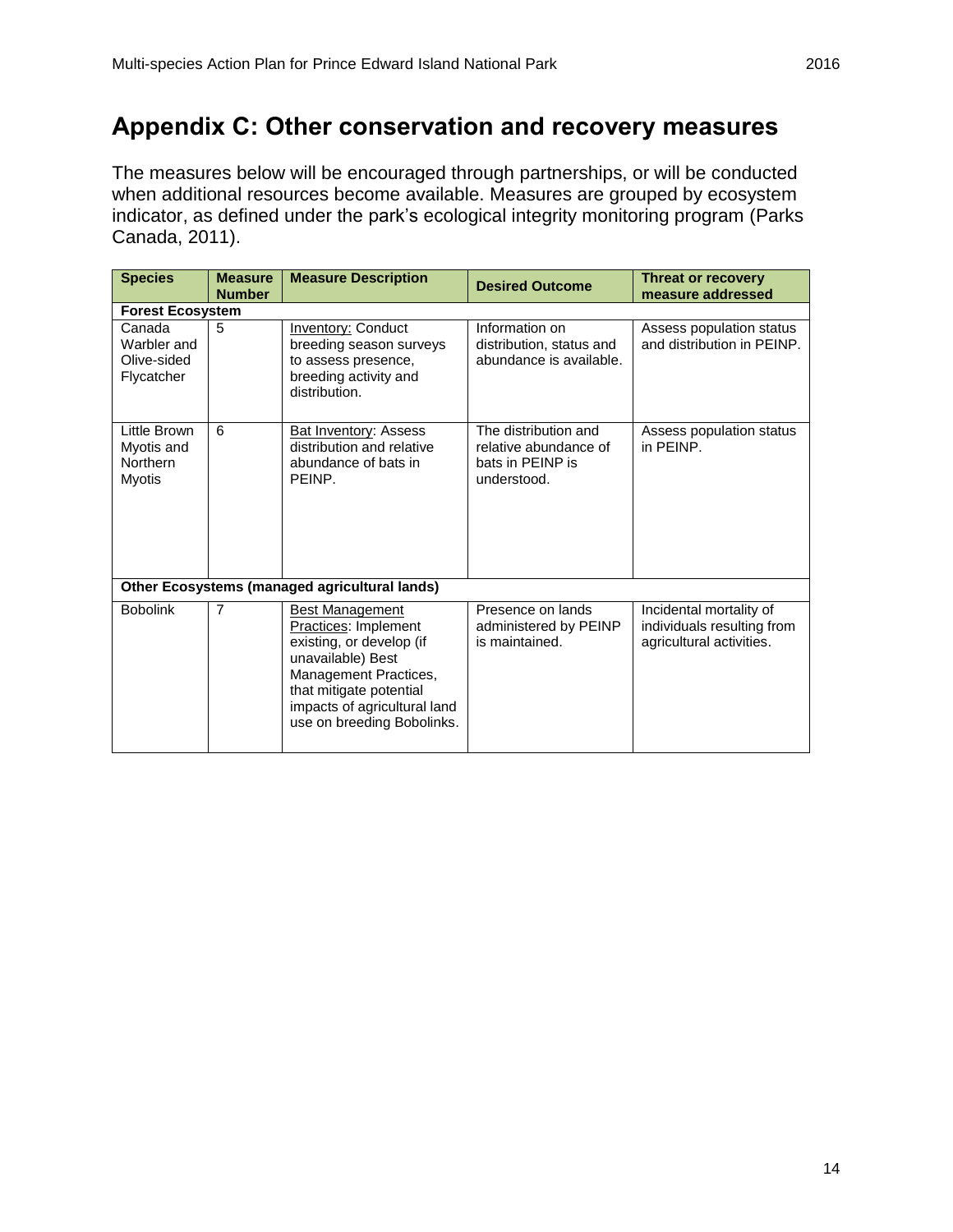<span id="page-20-0"></span>

| Measure <sup>1</sup>                                             | Measure<br><b>Number</b> | <b>Desired outcome</b>                                                                                                                                                                                                                                                                                                                                  | <b>Measure Description<sup>2</sup></b>                                                                                                                                                                                                                                                  |
|------------------------------------------------------------------|--------------------------|---------------------------------------------------------------------------------------------------------------------------------------------------------------------------------------------------------------------------------------------------------------------------------------------------------------------------------------------------------|-----------------------------------------------------------------------------------------------------------------------------------------------------------------------------------------------------------------------------------------------------------------------------------------|
| Develop &<br>implement media<br>strategy                         | 1                        | At least one media story is<br>produced to highlight<br>species at risk in PEINP<br>each year.                                                                                                                                                                                                                                                          | Develop and implement a media plan (print,<br>film, radio, etc.) to disseminate species at risk<br>messaging through news media, web content<br>and social media.                                                                                                                       |
| Implement<br>outreach<br>education<br>activities                 | $\overline{2}$           | Target audiences are<br>aware of species at risk in<br>PEINP.                                                                                                                                                                                                                                                                                           | When requested, contribute to regional and<br>national curriculum-linked school programming<br>delivered by partners regarding species at risk.<br>Support and develop outreach and educational<br>resources and programs for SAR.                                                      |
| Provide species<br>at risk information<br>throughout park        | 3                        | Park visitors learn about<br>species at risk through<br>personal programming<br>(e.g., guided hikes,<br>animated programs,<br>interpretive stations) and<br>early intervention as part<br>of the field unit prevention/<br>compliance program; and<br>non-personal media (e.g.,<br>interpretive panels,<br>website content, social<br>media platforms). | Install interpretive panels at strategic locations<br>within the park and surrounding areas. Provide<br>SAR information at Greenwich Interpretation<br>Centre. Include species at risk information in<br>content for personal programming, guided<br>activities and self- guided media. |
| Engage NGOs<br>and stakeholders<br>to protect species<br>at risk | $\overline{4}$           | Relationships with NGOs<br>and stakeholders are<br>maintained and developed.                                                                                                                                                                                                                                                                            | Engage NGOs and stakeholders to collaborate<br>on species at risk awareness.                                                                                                                                                                                                            |
| Encourage citizen<br>science<br>programming                      | 15                       | Visitors are engaged in<br>monitoring species at risk.                                                                                                                                                                                                                                                                                                  | Encourage visitors to participate in SAR<br>monitoring by reporting species at risk sightings<br>to citizen science databases (e.g. E-bird, i-<br>Naturalist).                                                                                                                          |

<sup>1</sup> All measures will be implemented on an annual, ongoing basis.

<sup>2</sup> Actual measures may vary from year-to-year based on available resources, opportunities, and emerging program needs.